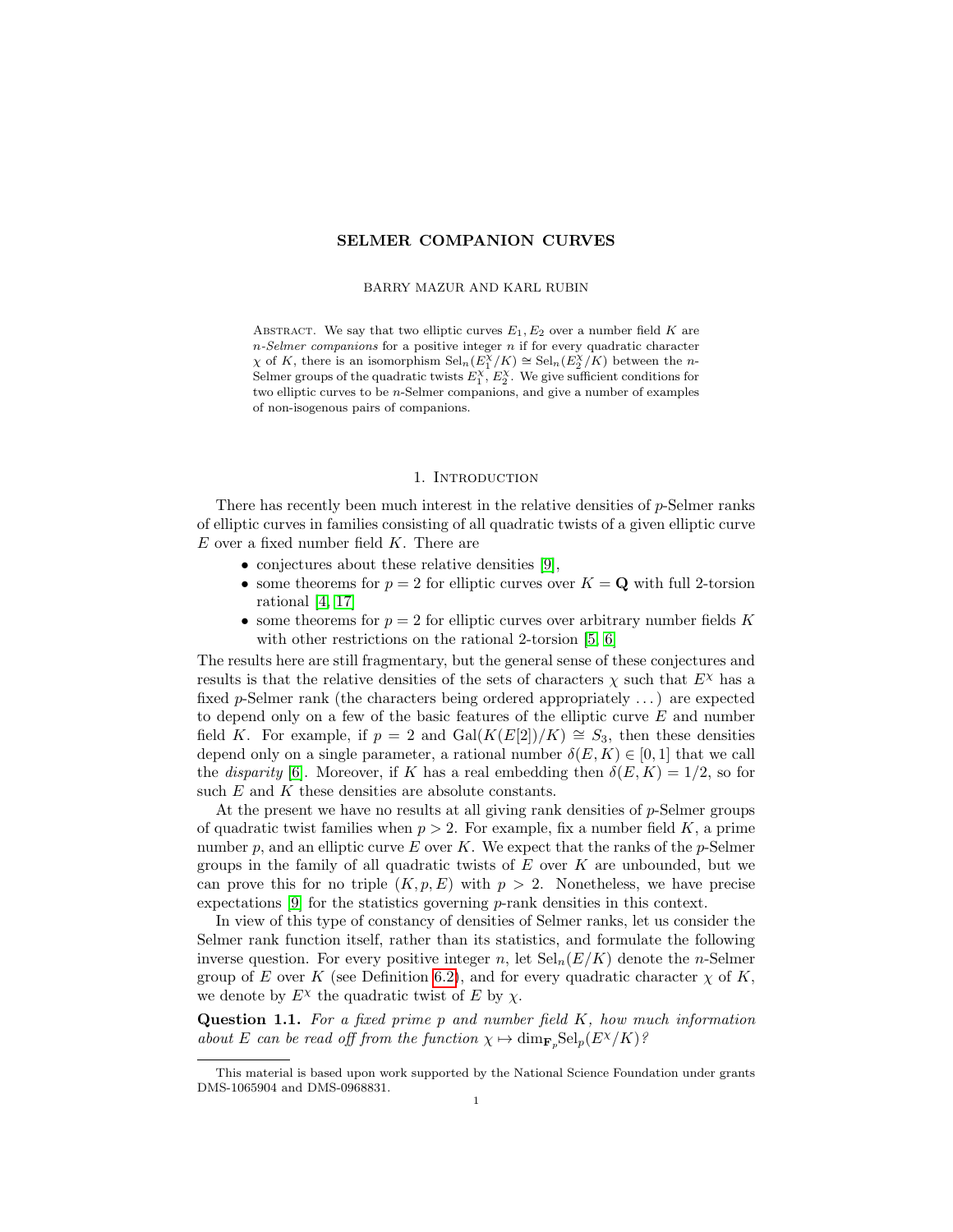This leads us to the following definition.

**Definition 1.2.** We will say that two elliptic curves  $E_1, E_2$  over K are *n*-Selmer companions if for every quadratic character  $\chi$  of K there is a group isomorphism

$$
Sel_n(E_1^{\chi}/K) \cong Sel_n(E_2^{\chi}/K).
$$

If  $n = \prod p_i^{k_i}$ , then  $E_1$  and  $E_2$  are *n*-Selmer companions if and only if they are  $p_i^{k_i}$ -Selmer companions for every *i*. For this reason we will restrict in what follows to the case where  $n$  is a prime power.

If  $E_1$  and  $E_2$  are isogenous over K by an isogeny of prime degree  $\ell$ , then so are  $E_1^{\chi}$  and  $E_2^{\chi}$  for every  $\chi$ , and the induced maps  $\text{Sel}_n(E_1^{\chi}/K) \to \text{Sel}_n(E_1^{\chi}/K)$  are isomorphisms for every n prime to  $\ell$ . Thus in this case  $E_1$  and  $E_2$  are n-Selmer companions for every n prime to  $\ell$ . For this reason we are mainly interested in nonisogenous *n*-Selmer companions, although the case of isogenies of degree dividing  $n$ is still interesting.

Our main result is Theorem [3.1](#page-3-0) below, which gives sufficient conditions for a pair of curves to be  $p^k$ -Selmer companions for a prime power  $p^k$ .

For example, we will show (see §[4\)](#page-4-0) that the following pairs of non-isogenous curves, given with their labels from [\[2\]](#page-18-3), are  $p^k$ -Selmer companions for  $p^k$  as listed, over every number field  $K$  (and in particular over  $Q$ ):

| $p^k$          | label | curve                                                             |
|----------------|-------|-------------------------------------------------------------------|
| $\overline{4}$ |       | 1242L1 $y^2 + xy + y = x^3 - x^2 + x + 1$                         |
|                |       | $1242K1   y^2 + xy + y = x^3 - x^2 - 1666739 - 2448131309$        |
| 5              |       | 676B1 $y^2 = x^3 + x^2 - 4x - 12$                                 |
|                |       | 676E1 $\left  y^2 = x^3 - 28561x + 1856465 \right $               |
|                |       | $1026N1   y^2 + xy + y = x^3 - x^2 - 34601x - 2468631$            |
|                |       | 1026O1 $\left  y^2 + xy + y \right  = x^3 - x^2 - 4241x + 107353$ |
| 9              |       | $6555D1   y^2 + y = x^3 - x^2 + 59335x + 3888371$                 |
|                |       | 6555E1 $ y^2 + y = x^3 - x^2 - 33735977475x - 2384987222304844$   |

A natural open problem is to give necessary and sufficient conditions for pcompanionship, with a prime  $p$ . We have not found any example of a pair of p-Selmer companions having different conductors, or having different Galois action on their p-torsion points. In  $\S7$  $\S7$  we give some results relating the conductors of Selmer companions.

It also seems natural to expect that a given elliptic curve can have only finitely many  $p$ -Selmer companions, even if we allow the prime  $p$  to vary. It is not difficult to show that for a given  $E_1/K$  and fixed p, there are only finitely many  $E_2/K$ satisfying the hypotheses of Theorem [3.1,](#page-3-0) because all such curves must have the same set of primes of bad reduction. See Proposition [7.1.](#page-12-1)

Finally, much of what we do in this paper applies more generally to the Bloch-Kato Selmer groups [\[1\]](#page-18-4) attached to a motive. The subtlest problem in the general case, as in the case of elliptic curves, is to understand the local condition at  $p$  in the definition of the Bloch-Kato  $p^k$ -Selmer group, and how it changes under twists. It would be of interest to try to express that local condition only in terms of finite congruence information related to the motive.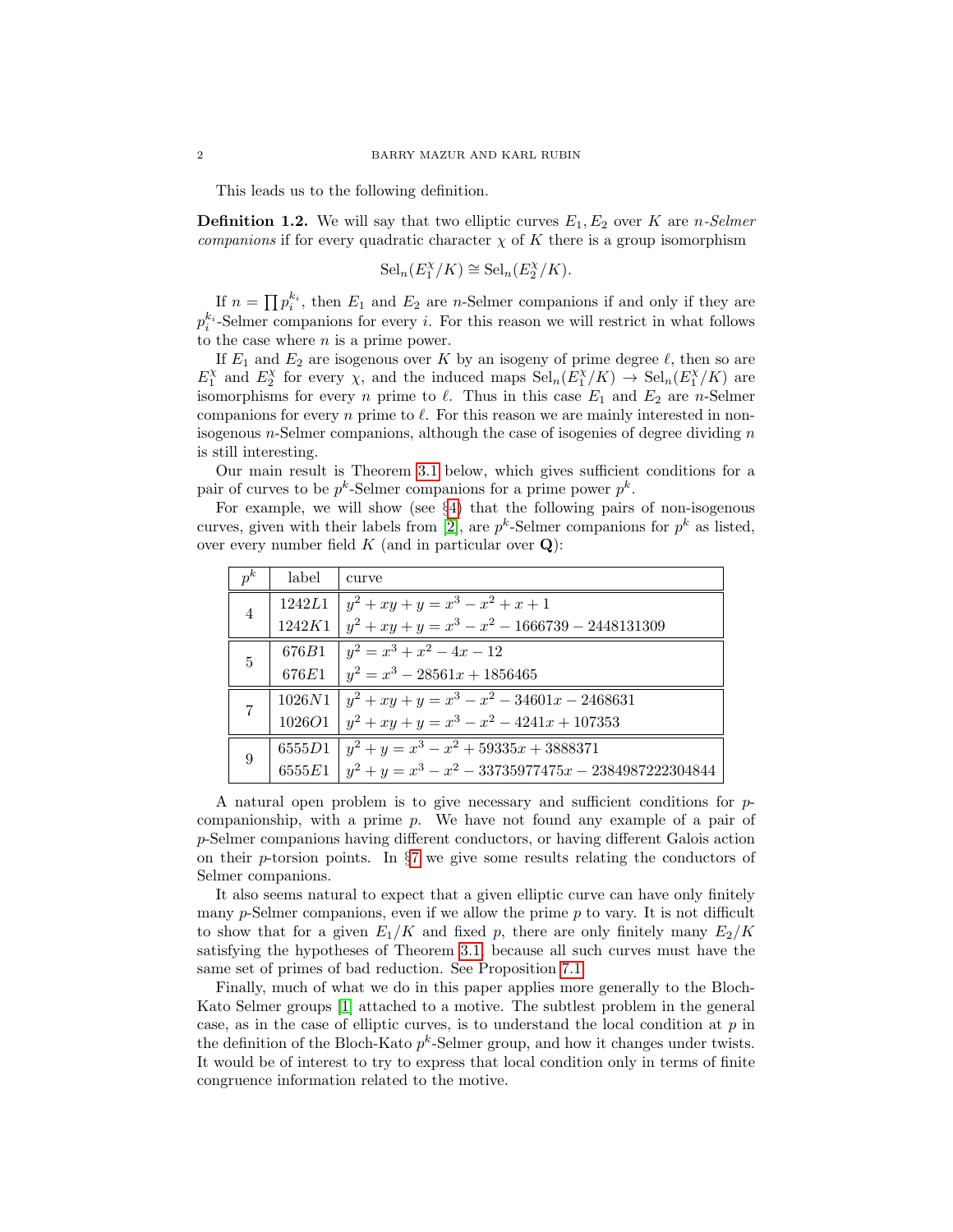**Notation.** If K is a field, we let K denote a fixed algebraic closure of K, and  $G_K =$  $Gal(\overline{K}/K)$ . Let  $\mathcal{X}(K) := Hom(G_K, \{\pm 1\})$  be the group of quadratic characters of K.

If E is an elliptic curve over K and m is a positive integer, then  $E[m]$  will denote the kernel of multiplication by  $m$  on  $E$ .

If K is a local field and E is an elliptic curve over  $K$ , then we will say that  $E$  has potentially good reduction if  $E$  has good reduction over some finite extension F of K, including the case where E has good reduction over K, i.e.,  $F = K$ . Similarly we will say that  $E$  has potentially multiplicative reduction if  $E$  has multiplicative reduction over a finite extension  $F$  of  $K$ , including the case where  $E$  has multiplicative reduction over K.

## 2. Elliptic curves over local fields

For this section suppose that K is a finite extension of  $\mathbf{Q}_{\ell}$  for some rational prime  $\ell$ , and  $E$  is an elliptic curve over  $K$  with potentially multiplicative reduction. Let  $\text{ord}_K : K^\times \to \mathbf{Z}$  denote the valuation on K.

**Definition 2.1.** There is a unique character  $\psi = \psi_{E/K} \in \mathcal{X}(K)$  such that the twist  $E^{\psi}$  has split multiplicative reduction (see for example [\[12,](#page-19-2) §1.12]). We will call  $\psi$  the *splitting character* of  $E/K$ .

The next proposition is due to Tate [\[19,](#page-19-3) Theorem 1].

<span id="page-2-0"></span>**Proposition 2.2** (Tate [\[19\]](#page-19-3)). There is a Tate parameter  $q = q_E \in K^\times$  with  $\mathrm{ord}_K(q) < 0$ , and an isomorphism

$$
\tau_{E/K} : \bar{K}^\times / q^{\mathbf{Z}} \xrightarrow{\sim} E(\bar{K}).
$$

If E has split multiplicative reduction, then  $\tau_{E/K}$  is  $G_K$ -equivariant. In general, we have

$$
\tau_{E/K}(u^{\sigma}) = \psi(\sigma) \tau_{E/K}(u)^{\sigma}
$$

for every  $\sigma \in G_K$ , where  $\psi$  is the splitting character of  $E/K$ .

Let  $\mu_m$  denote the group of m-th roots of unity in  $\overline{K}$ , and

$$
\epsilon_m: G_K \to \mathrm{Aut}(\boldsymbol{\mu}_m) \xrightarrow{\sim} (\mathbf{Z}/m\mathbf{Z})^{\times}
$$

the mod m cyclotomic character.

**Definition 2.3.** For  $m > 0$ , define the canonical subgroup

$$
\mathcal{C}_{E/K}[m] := \tau_{E/K}(\boldsymbol{\mu}_m) \subset E[m].
$$

<span id="page-2-1"></span>**Lemma 2.4.** There is a  $G_K$ -isomorphism  $\mathcal{C}_{E/K}[m] \cong \mu_m \otimes \psi_{E/K}$ , i.e.,  $\mathcal{C}_{E/K}[m]$ is a cyclic group of order m on which  $G_K$  acts by the character  $\epsilon_m \psi_{E/K}$ .

*Proof.* This is immediate from Proposition [2.2.](#page-2-0)

Let  $j(E)$  denote the j-invariant of E.

<span id="page-2-2"></span>**Lemma 2.5.** Suppose  $E_1, E_2$  are elliptic curves over K with potentially multiplicative reduction, p is a prime, and  $p \nmid \text{ord}_K(j(E_1))$ . Suppose further that either  $p \neq 2$ , or  $E_1$  and  $E_2$  have multiplicative reduction.

Then for every  $k \geq 1$  and every  $G_K$ -isomorphism  $\lambda : E_1[p^k] \xrightarrow{\sim} E_2[p^k]$ , we have

$$
\lambda(\mathcal{C}_{E_1/K}[p^k]) = \mathcal{C}_{E_2/K}[p^k].
$$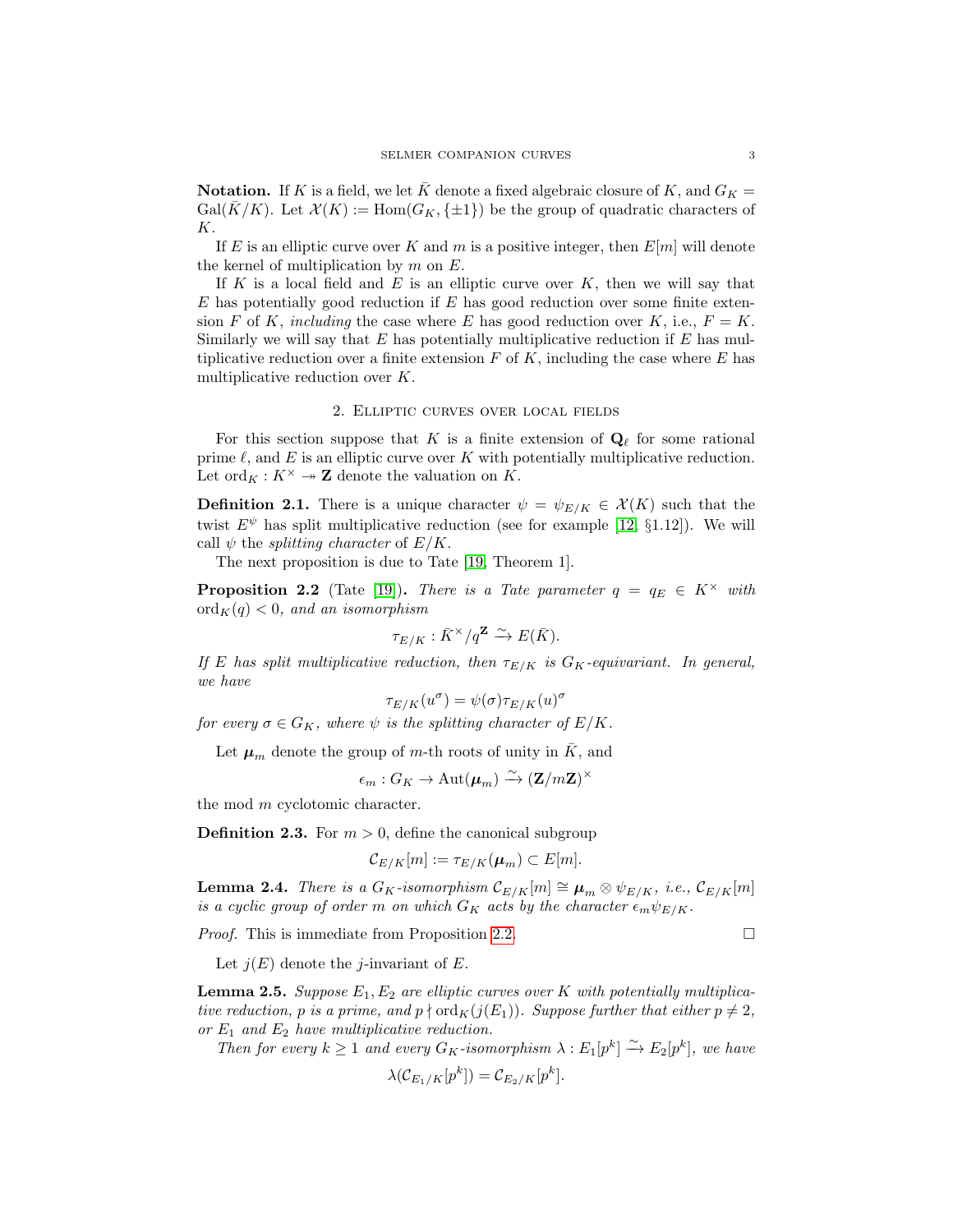*Proof.* Let  $q_i$  be the Tate parameter of  $E_i/K$ , and  $\psi_i$  the splitting character. Let  $\tau_i = \tau_{E_i/K}$  be the map of Proposition [2.2.](#page-2-0)

Fix a  $G_K$ -isomorphism  $\lambda : E_1[p^k] \rightarrow E_2[p^k]$ . By Proposition [2.2,](#page-2-0) for every  $\sigma \in G_K$  and  $\beta \in (\bar{K}^{\times}/q_i^{\mathbf{Z}})[p^k]$ , we have

(1) 
$$
\psi_i(\sigma)\tau_i(\beta)^{\sigma} - \tau_i(\beta) = \tau_i(\beta^{\sigma}/\beta) \in \tau_i(\boldsymbol{\mu}_{p^k}) = \mathcal{C}_{E_i/K}[p^k].
$$

Define

<span id="page-3-1"></span>
$$
B_i = \{ z^{\sigma} - z : z \in E_i[p^k], \sigma \in G_K, \text{ and } \psi_1(\sigma) = \psi_2(\sigma) = 1 \}.
$$

Then by [\(1\)](#page-3-1) we have  $B_i \subset \mathcal{C}_{E_i/K}[p^k]$ , and since  $\lambda$  is  $G_K$ -equivariant we have  $\lambda(B_1)=B_2.$ 

Choose  $\gamma \in \overline{K}$  with  $\gamma^{p} = q_{1}$ . We have  $\text{ord}_{K}(q_{1}) = -\text{ord}_{K}(j(E_{1})),$  so  $\text{ord}_{K}(q_{1})$ is prime to p and  $[K(\gamma): K] = p$ . We will show that there is a  $\sigma \in G_K$  such that  $\gamma^{\sigma} \neq \gamma$  and  $\psi_1(\sigma) = \psi_2(\sigma) = 1$ .

Case 1:  $E_1$  and  $E_2$  have multiplicative reduction. Since  $\text{ord}_K(q_1)$  is prime to p,  $K(\gamma)/K$  is ramified, so there is a  $\sigma$  in the inertia group  $I_K \subset G_K$  such that  $\gamma^{\sigma} \neq \gamma$ . If  $E_1$  and  $E_2$  have multiplicative reduction, then  $\psi_1$  and  $\psi_2$  are unramified, so  $\psi_1(\sigma) = \psi_2(\sigma) = 1.$ 

Case 2:  $p > 2$ . Since  $[K(\gamma) : K] = p$ , we have  $\gamma \notin K(\mu_p)$ . Thus we can choose  $\sigma_0 \in G_{K(\mu_p)}$  such that  $\gamma^{\sigma_0} \neq \gamma$ . Let  $\sigma = \sigma_0^2$ . Since  $p \neq 2$  and  $\sigma_0$  fixes  $\gamma^{\sigma_0}/\gamma \in \mu_p$ , we have that  $\gamma^{\sigma}/\gamma = (\gamma^{\sigma_0}/\gamma)^2 \neq 1$ . Since  $\psi_1$  and  $\psi_2$  are quadratic characters, we also have  $\psi_1(\sigma) = \psi_2(\sigma) = 1$ .

Now choose  $\beta \in \bar{K}$  with  $\beta^{p^k} = q_1$ . Then  $\beta^{\sigma}/\beta$  is a primitive  $p^k$ -th root of unity, so  $\tau_1(\beta^{\sigma}/\beta)$  generates  $\mathcal{C}_{E_1/K}[p^k]$ , and by [\(1\)](#page-3-1) we have that  $\tau_1(\beta^{\sigma}/\beta) \in B_1$ . Therefore  $B_1 = \mathcal{C}_{E_1/K}[p^k]$ , so

$$
\lambda(\mathcal{C}_{E_1/K}[p^k]) = \lambda(B_1) = B_2 \subset \mathcal{C}_{E_2/K}[p^k].
$$

The final inclusion must be an equality because both groups have order  $p^k$  by Lemma [2.4.](#page-2-1)  $\Box$ 

# 3. Main theorem

Suppose for this section that K is a number field. Fix a prime p and a power  $p^k$ of  $p, k \geq 1$ . Our main result is the following.

<span id="page-3-0"></span>**Theorem 3.1.** Suppose  $E_1$  and  $E_2$  are elliptic curves over K. Let  $S_i$  be the set of primes of K where  $E_i$  has potentially multiplicative reduction. Let  $m = p^{k+1}$  if  $p \leq 3$ , and  $m = p^k$  if  $p > 3$ . Suppose further that:

- (i) there is a  $G_K$ -isomorphism  $E_1[m] \cong E_2[m]$ ,
- (ii)  $S_1 = S_2$ ,
- (iii) for all  $\mathfrak{l} \in S_1 = S_2$ , the isomorphism of (i) sends  $\mathcal{C}_{E_1/K_1}[m]$  to  $\mathcal{C}_{E_2/K_1}[m]$ ,
- (iv) for every  $\mathfrak p$  of K above p, either
	- $\mathfrak{p} \in S_1 = S_2$ , or
	- $k = 1$ ,  $E_1$  and  $E_2$  have good reduction at p, and the ramification degree  $e(\mathfrak{p}/p)$  is less than  $p-1$ .

Then for every finite extension F of K, and every  $\chi \in \mathcal{X}(F)$ , there is a canonical isomorphism

$$
\mathrm{Sel}_{p^k}(E_1^{\chi}/F) \cong \mathrm{Sel}_{p^k}(E_2^{\chi}/F).
$$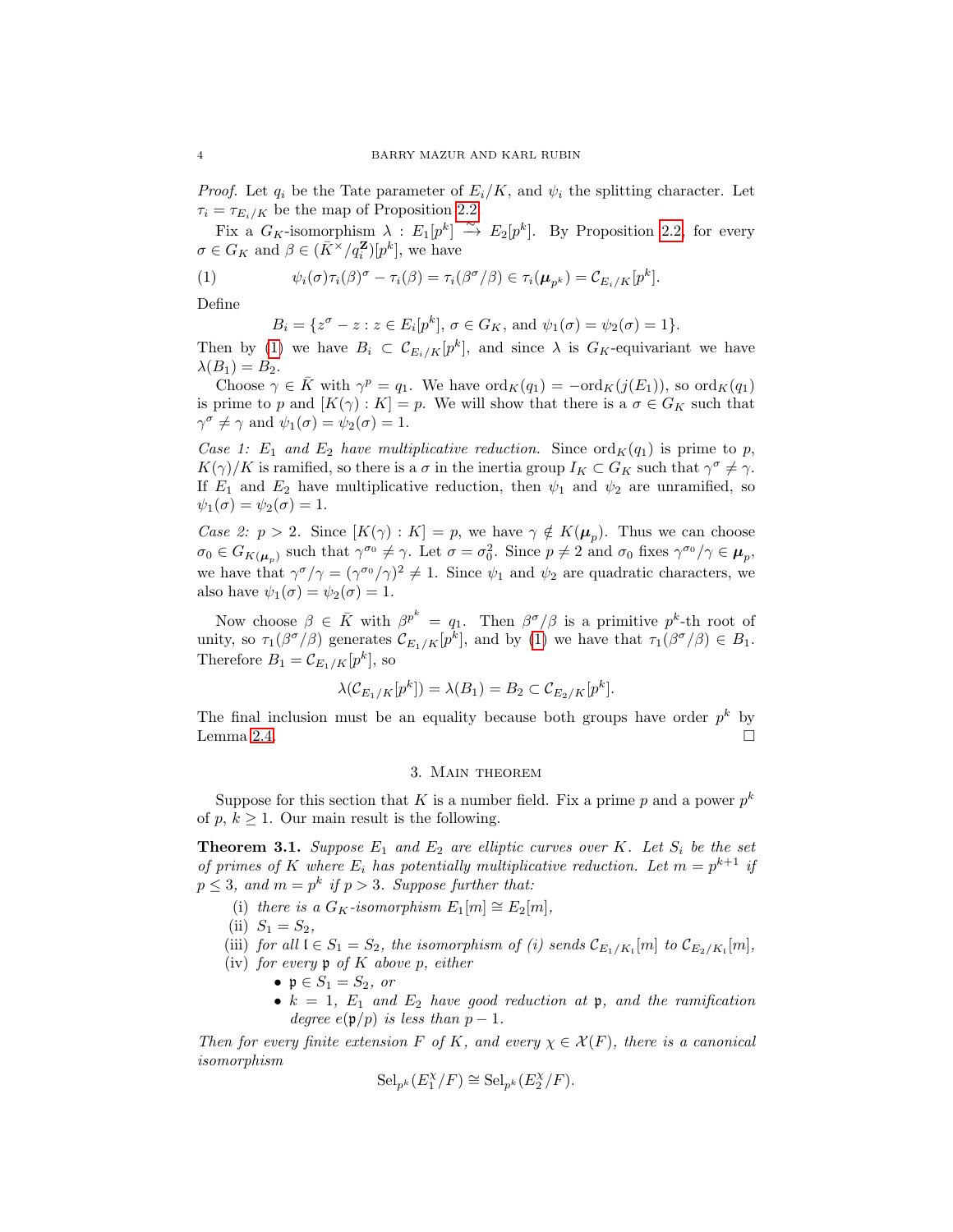In particular  $E_1$  and  $E_2$  are  $p^k$ -Selmer companions over every number field containing K.

A slightly stronger version of Theorem [3.1](#page-3-0) will be proved in §[6](#page-10-1) below. We first give some remarks, consequences and examples.

**Remark 3.2.** The proof of Theorem [3.1](#page-3-0) will show that  $\text{Sel}_{p^k}(E_1^{\chi}/F)$ ,  $\text{Sel}_{p^k}(E_2^{\chi}/F)$ are actually equal inside  $H^1(F, E_1^{\chi}[p^k]) = H^1(F, E_2^{\chi}[p^k])$ , where we use the isomorphism  $E_1[p^k] \cong E_2[p^k]$  to identify  $H^1(F, E_1^{\chi}[p^k])$  with  $H^1(F, E_2^{\chi}[p^k])$ . See Definition [6.2](#page-10-0) and the remarks following it.

<span id="page-4-1"></span>**Remark 3.3.** A careful reading of the proof will show that when  $p = 3$ , if  $E_1$  and  $E_2$  have no primes of additive reduction of Kodaira type II, IV, II<sup>\*</sup>, or IV<sup>\*</sup>, then we can take  $m = 3^k$  instead of  $3^{k+1}$  in the hypotheses of Theorem [3.1.](#page-3-0) See Remark [5.2.](#page-6-0) In particular if E is semistable, we can take  $m = 3^k$  instead of  $m = 3^{k+1}$ .

Corollary 3.4. Suppose  $K'$  is a number field with a unique prime  $p$  above  $p$ . Suppose  $E_1$  and  $E_2$  are elliptic curves over K' with potentially multiplicative reduction at  $\mathfrak p$ , and with potentially good reduction at all primes different from  $\mathfrak p$ . Let  $m = p^{k+1}$  if  $p \leq 3$ , and  $m = p^k$  if  $p > 3$ . Then  $E_1$  and  $E_2$  are  $p^k$ -Selmer companions over every number field K containing  $K'(E_1[m], E_2[m])$ .

*Proof.* Fix any group isomorphism  $\lambda : E_1[m] \to E_2[m]$  that takes  $\mathcal{C}_{E_1/K'_p}[m]$  to  $\mathcal{C}_{E_2/K'_p}[m]$ . If K is a field containing  $K'(E_1[m], E_2[m])$ , then  $\lambda$  is  $G_K$ -equivariant because  $G_K$  acts trivially on both sides. We have  $S_1 = S_2$  is the set of all primes of K above  $\mathfrak{p}$ , so all hypotheses of Theorem [3.1](#page-3-0) are satisfied.  $\square$ 

**Remark 3.5.** One can also twist elliptic curves by characters of order  $\ell > 2$ . In this case the twist  $E^{\chi}$  is an abelian variety of dimension  $\ell - 1$ , with an action of the group of  $\ell$ -th roots of unity. One can study the n-Selmer groups  $Sel_n(E^{\chi}/K)$ , where  $\mathfrak n$  is an ideal of the cyclotomic field of  $\ell$ -th roots of unity, and ask when two elliptic curves  $E_1, E_2$  have the property that  $\text{Sel}_{n}(E_1^{\chi}/K) \cong \text{Sel}_{n}(E_2^{\chi}/K)$  for every character  $\chi$  of  $G_K$  of order  $\ell$ . An analogue of Theorem [3.1](#page-3-0) holds in this case, with a similar proof.

## 4. Examples

<span id="page-4-0"></span>Suppose we are given elliptic curves  $E_1, E_2$  over K. We next introduce some tools to prove in practice that  $E_1$  and  $E_2$  satisfy the hypotheses of Theorem [3.1.](#page-3-0) Let  $m = p^k$  or  $p^{k+1}$  as in Theorem [3.1.](#page-3-0)

Remark 4.1. The most difficult hypothesis of Theorem [3.1](#page-3-0) to check is (i), the existence of a  $G_K$ -isomorphism  $E_1[m] \cong E_2[m]$ . When  $m \leq 5$  this can be done by computing explicitly the (genus zero) family of all elliptic curves  $E$  over  $K$  with  $E[m] \cong E_1[m]$ , and checking whether  $E_2$  belongs to this family.

For larger  $m$  the problem is more subtle. A necessary condition for the existence of such an isomorphism is that for every prime l of K where  $E_1$  and  $E_2$  have good reduction, the traces of Frobenius Frob<sub>l</sub> acting on  $E_1[m]$  and  $E_2[m]$  are the same. In some cases this necessary condition can be turned into a sufficient condition (see for example [\[7\]](#page-18-5)). We will take a more brute force approach, and for candidate curves that satisfy the necessary condition on traces for many primes, we will simply construct an isomorphism directly.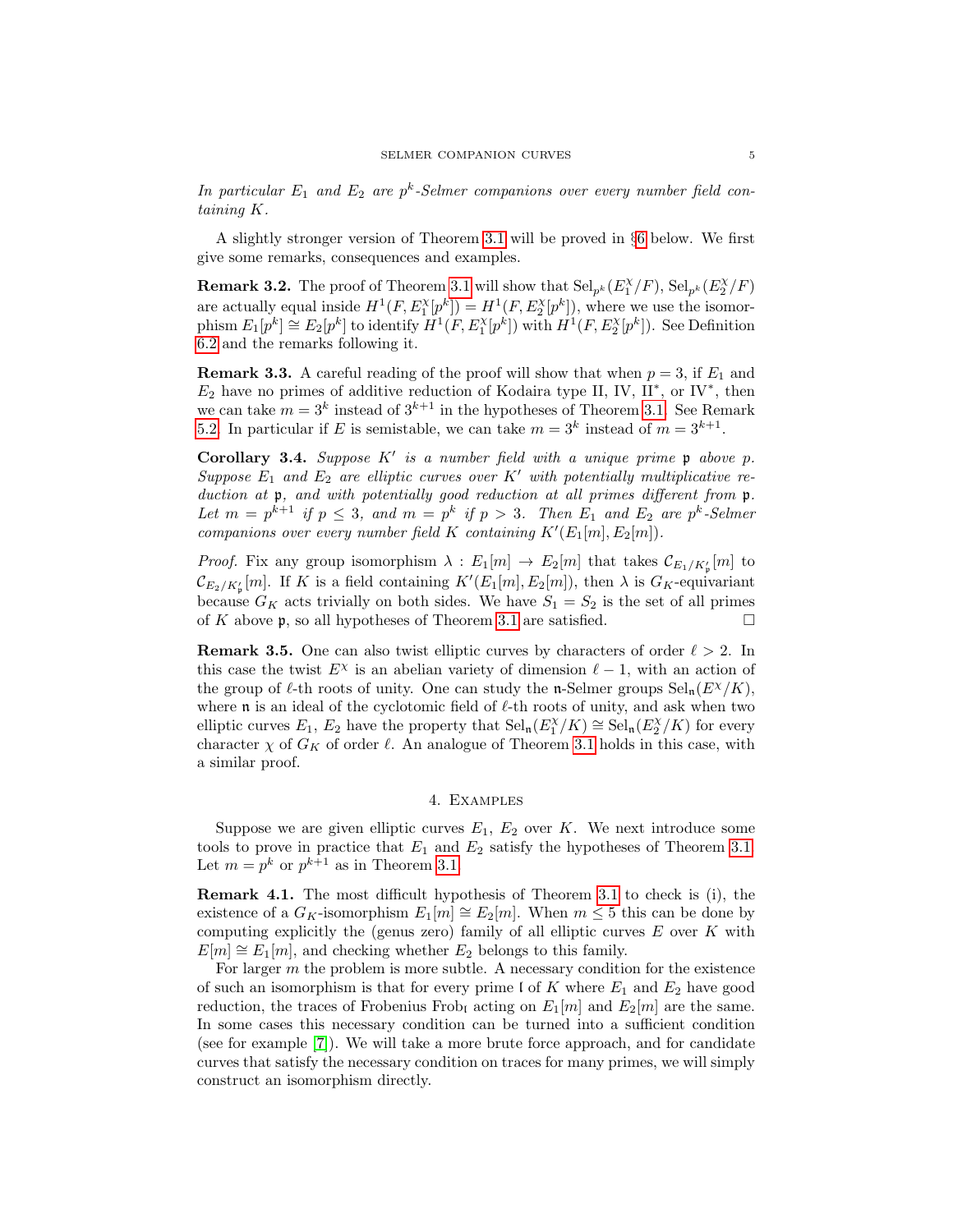We will discuss both of these approaches in more detail in Appendix [A.](#page-15-0) It is expected that for m sufficiently large (depending on  $K$ ) there are no pairs of nonisogenous elliptic curves  $E_1, E_2$  over K with  $E_1[m] \cong E_2[m]$  as  $G_K$ -modules.

If E is an elliptic curve, let  $j(E)$  denote its j-invariant.

**Remark 4.2.** It is well-known (see for example [\[18\]](#page-19-4)) that an elliptic curve  $E$  has potentially multiplicative reduction at a prime l if and only if  $\text{ord}_{\mathfrak{l}}(j(E)) < 0$ . Thus  $S_1 = S_2$  if and only if  $j(E_1)$  and  $j(E_2)$  have the same primes in their denominators. This makes it very easy to check hypothesis (ii) of Theorem [3.1.](#page-3-0)

Hypothesis (iii) can often be verified by using Lemma [2.5.](#page-2-2)

<span id="page-5-3"></span>**Example 4.3.** Consider the first example of the Introduction, with  $K = \mathbf{Q}, p^k = 4$ , and

$$
E_1: y^2 + xy + y = x^3 - x^2 + x + 1,
$$
  
\n
$$
E_2: y^2 + xy + y = x^3 - x^2 - 1666739 - 2448131309.
$$

These are the curves 1242L1 and 1242K1, respectively, in [\[2\]](#page-18-3). The following proposition can be proved using the method of  $\S$ [A.2](#page-16-0) of Appendix [A,](#page-15-0) using computations in Sage [\[16\]](#page-19-5) and PARI/GP [\[14\]](#page-19-6). Its proof will be sketched at the end of  $\S$ [A.2](#page-16-0)

<span id="page-5-0"></span>**Proposition 4.4.** There is a  $G_{\mathbf{Q}}$ -isomorphism  $E_1[8] \cong E_2[8]$ .

Computing the  $j$ -invariants gives

(2) 
$$
j(E_1) = \frac{3^3 \cdot 7^3}{2 \cdot 23}, \quad j(E_2) = \frac{3 \cdot 987697^3}{2^{49} \cdot 23}
$$

so  $S_1 = S_2 = \{2, 23\}$ . Combined with Proposition [4.4,](#page-5-0) this shows that Theorem [3.1\(](#page-3-0)i,ii,iv) are satisfied. For  $\ell \in \{2, 23\}$  both  $E_1$  and  $E_2$  have multiplicative reduction at  $\ell$ , and  $\text{ord}_{\ell}(j(E_1))$  is odd, so Lemma [2.5](#page-2-2) shows that Theorem [3.1\(](#page-3-0)iii) is satisfied.

Thus all hypotheses of Theorem [3.1](#page-3-0) are satisfied, and we conclude that  $E_1$  and  $E_2$  are 4-Selmer companions over every number field.

The third and fourth examples of the introduction, with  $p^k = 7$  and 9, are proved in exactly the same way, using §[A.2](#page-16-0) to construct a  $G_{\mathbf{Q}}$ -isomorphism  $E_1[m] \cong E_2[m]$ . For the  $p^k = 9$  example, we use Remark [5.2](#page-6-0) below so that (since  $E_1$  and  $E_2$  are semistable) we can take  $m = 9$  in Theorem [3.1](#page-3-0) instead of  $m = 27$ .

<span id="page-5-1"></span>**Example 4.5.** Consider the second example of the Introduction, with  $K = Q$ ,  $p^k = 5$ , and

$$
E_1: y^2 = x^3 + x^2 - 4x - 12
$$
  

$$
E_2: y^2 = x^3 - 28561x + 1856465
$$

These are the curves  $676B1$  and  $676E1$ , respectively, in [\[2\]](#page-18-3). We will prove the following proposition in §[A.1](#page-15-1) of Appendix [A.](#page-15-0)

<span id="page-5-2"></span>**Proposition 4.6.** There is a  $G_{\mathbf{Q}}$ -isomorphism  $E_1[5] \cong E_2[5]$ .

Both  $E_1$  and  $E_2$  have conductor  $676 = 2^2 \cdot 13^2$ ,  $j(E_1) = -208$ , and  $j(E_2) =$ 1168128. Thus  $E_1, E_2$  have good reduction at 5 and potentially good reduction everywhere, so  $S_1 = S_2$  is the empty set and all hypotheses of Theorem [3.1](#page-3-0) are satisfied. We conclude that  $E_1$  and  $E_2$  are 5-Selmer companions over every number field.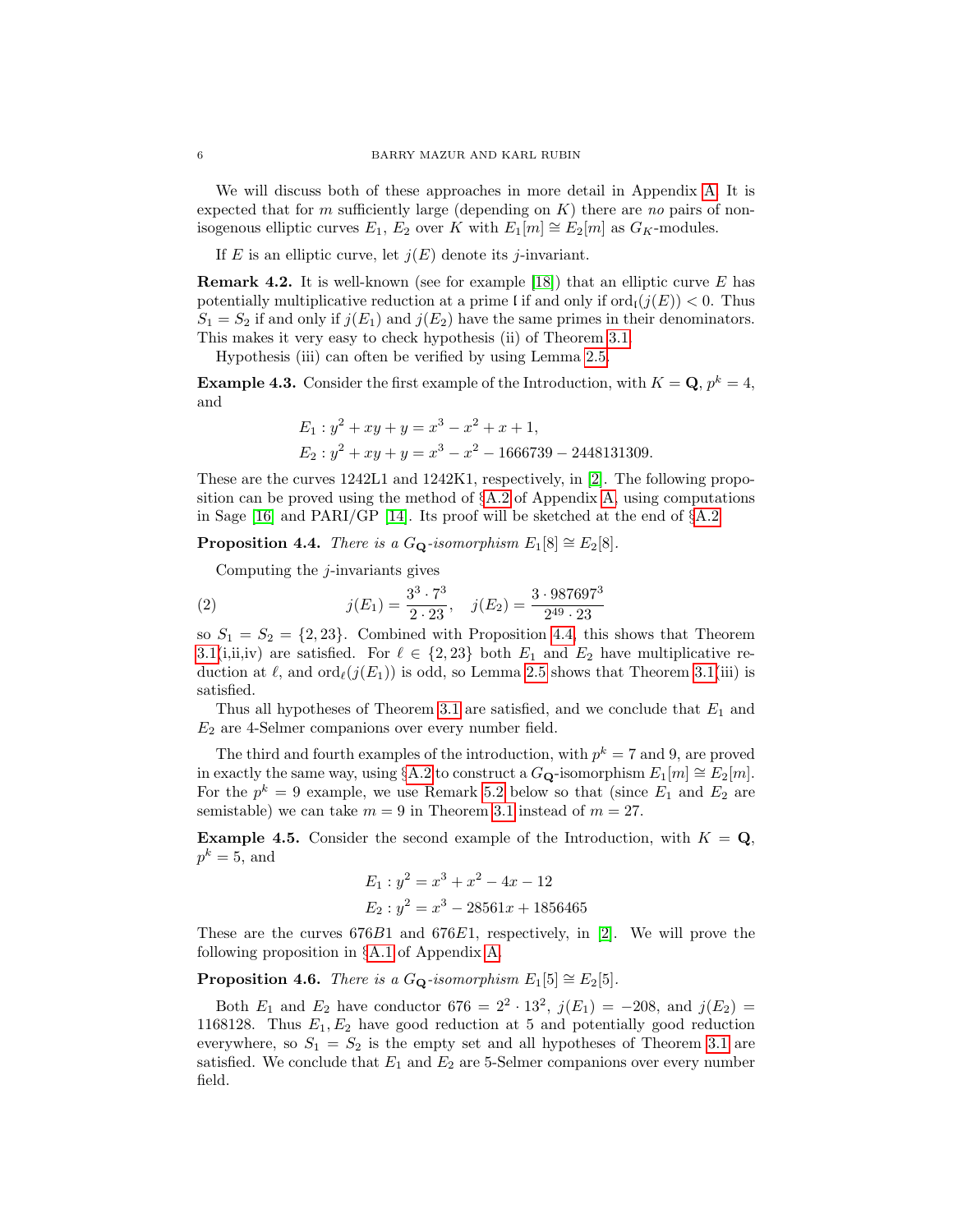The strategy of Example [4.5,](#page-5-1) along with the method described in §[A.1](#page-15-1) of Ap-pendix [A,](#page-15-0) works in exactly the same way to give many more examples of  $p$ -Selmer companions over **Q** with  $p = 2, 3$  or 5.

#### 5. Elliptic curves over local fields, continued

For this section let K be a finite extension of  $\mathbf{Q}_\ell$  or of **R**. Fix a rational prime power  $p^k$ . For every elliptic curve  $E/K$ , let  $\kappa_E = \kappa_{E/K}$  denote the Kummer map

$$
\kappa_{E/K}: E(K) \longrightarrow H^1(K, E[p^k]).
$$

For the proof of Theorem [3.1](#page-3-0) we need to understand the image of  $\kappa_E$ . We will consider several cases.

## 5.1. Potentially good reduction.

<span id="page-6-1"></span>**Lemma 5.1.** Suppose that either K is archimedean, or K is nonarchimedean of residue characteristic different from p and E has bad, potentially good reduction.

(i) If  $p \leq 3$ , then image( $\kappa_E$ ) is represented by the cocycles

$$
\{c_t : t \in E[p^{k+1}], p^k t \in E(K)\},\
$$

where  $c_t$  is defined by  $c_t(\sigma) = t^{\sigma} - t$  for  $\sigma \in G_K$ .

(ii) If  $p > 3$ , or if v is archimedean and  $p > 2$ , then image( $\kappa_E$ ) = 0.

Proof. We consider the archimedean and nonarchimedean cases separately.

Case 1: K is archimedean. In this case (ii) is clear, because  $G_K$  has order 1 or 2 so  $H^1(K, E[p^k]) = 0.$ 

For every p, the map  $E(K)[p] \to E(K)/p^k E(K)$  is surjective, so image( $\kappa_E$ ) =  $\kappa_E(E(K)[p])$ . If  $s \in E(K)[p]$ , then  $\kappa_E(s)$  is represented by the cocycle  $c_t$  for (every)  $t \in E[p^{k+1}]$  with  $p^k t = s$ . This proves (i) in this case.

Case 2: K is nonarchimedean of residue characteristic different from p and E has bad, potentially good reduction. Consider the filtration

$$
E_1(K) \subset E_0(K) \subset E(K)
$$

where  $E_0(K)$  is the subgroup of points with nonsingular reduction, and  $E_1(K)$ is the subgroup of points that reduce to zero [\[15,](#page-19-7) Chapter VII]. Then  $E_1(K)$  is a pro- $\ell$ -group, where  $\ell$  is the residue characteristic of K. Since E has additive reduction,  $E_0(K)/E_1(K)$  is isomorphic to the additive group of the residue field of K, also an  $\ell$ -group. The description of  $E(K)/E_0(K)$  in [\[18\]](#page-19-4) shows that the p-part of  $E(K)/E_0(K)$  is killed by p, and is trivial if  $p > 3$ . Hence  $E(K)/p^kE(K) = 0$  if  $p >$ 3, and  $E(K)[p] \to E(K)/p^k E(K)$  is surjective for every p. Therefore image $(\kappa_E) = 0$ if  $p > 3$ , and (as in Case 1) image( $\kappa_E$ ) =  $\kappa_E(E(K)[p])$  is represented by the cocycles  ${c_t : t \in E[p^{k+1}], p^k t \in E(K)}$  if  $p \leq 3$ . This completes the proof.

<span id="page-6-0"></span>**Remark 5.2.** Suppose  $p = 3$ . If K is nonarchimedean and the Kodaira type of the reduction of E is not II, IV, II<sup>\*</sup>, or IV<sup>\*</sup>, then [\[18\]](#page-19-4) shows that  $E(K)/E_0(K)$  has order prime to 3. Thus in those cases we have image( $\kappa_E$ ) = 0, just as when  $p > 3$ . This allows us to take  $m = 3^k$  instead of  $m = 3^{k+1}$  in Theorem [3.1](#page-3-0) in this case (see Remark [3.3\)](#page-4-1).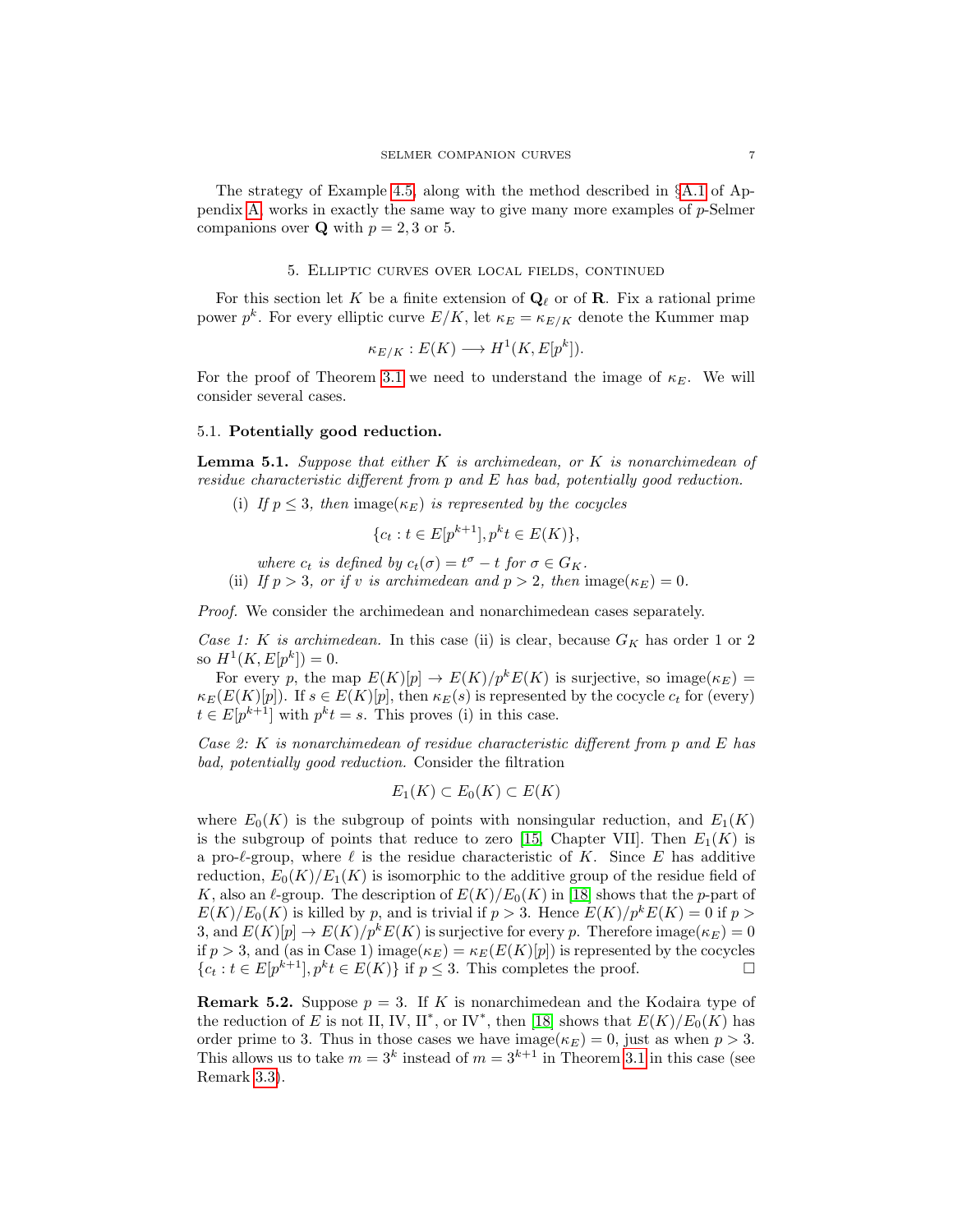<span id="page-7-0"></span>**Lemma 5.3.** Suppose K is nonarchimedean of residue characteristic different from p, and  $E_1$ ,  $E_2$  are elliptic curves over K with potentially good reduction. If  $m \geq 3$ and  $E_1[m] \cong E_2[m]$  as  $G_K$ -modules, then either both  $E_1$  and  $E_2$  have good reduction, or both have bad reduction.

*Proof.* By [\[13,](#page-19-8) Proposition 7.1(b)], if one of  $E_1$ ,  $E_2$  has good reduction, then the other cannot have additive reduction. The lemma follows directly.  $\Box$ 

5.2. Potentially multiplicative reduction. Recall that if  $E$  has potentially mul-tiplicative reduction, then Proposition [2.2](#page-2-0) gives a parameter  $q$  and an isomorphism  $\tau_{E/K}: \bar{K}^\times/q^{\mathbf{Z}} \to E(\bar{K}).$ 

<span id="page-7-1"></span>**Lemma 5.4.** Suppose  $E/K$  has split multiplicative reduction. Then image( $\kappa_E$ ) is the image of the composition

$$
K^{\times} \longrightarrow H^1(K, \mu_{p^k}) \longrightarrow H^1(K, E[p^k])
$$

where the first map is the classical Kummer map, and the second is induced by the inclusion  $\tau_{E/K}: \mu_{p^k} \hookrightarrow E[p^k].$ 

Proof. This follows directly from the commutativity of the diagram

$$
K^{\times} \longrightarrow H^{1}(K, \mu_{p^{k}})
$$
  
\n
$$
\downarrow_{\tau_{E/K}}
$$
  
\n
$$
E(K) \xrightarrow{\kappa_{E}} H^{1}(K, E[p^{k}]).
$$

**Definition 5.5.** Suppose L is a quadratic extension of K. Let  $N_{L/K}: L^{\times} \to K^{\times}$ be the norm map, and let  $\psi \in \mathcal{X}(K)$  be the quadratic character attached to  $L/K$ . Let  $\mu_{p^k} \otimes \psi$  denote a copy of  $\mu_{p^k}$  with  $G_K$  acting by  $\epsilon_{p^k} \psi$  instead of  $\epsilon_{p^k}$ , and define a twisted Kummer map

$$
\nu_{L/K} : \ker(N_{L/K}) \longrightarrow H^1(K, \mu_{p^k} \otimes \psi)
$$

where for  $x \in \text{ker}(N_{L/K})$ , we choose  $u \in \overline{K}$  such that  $u^{p^k} = x$ , and then  $\nu_{L/K}(x)$  is represented by the cocycle  $\sigma \mapsto (u^{\sigma})^{\psi(\sigma)}/u$ . We leave it as an exercise to show that  $\sigma \mapsto (u^{\sigma})^{\psi(\sigma)}/u$  is indeed a cocycle with values in  $\mu_{p^k} \otimes \psi$ , when  $x \in \text{ker}(N_{L/K})$ .

<span id="page-7-2"></span>**Lemma 5.6.** Suppose  $E/K$  has potentially multiplicative reduction, with nontrivial splitting character  $\psi$  (i.e.,  $E/K$  does not have split multiplicative reduction). Let  $q \in K^{\times}$  be the Tate parameter, and let L be the quadratic extension of K attached to  $\psi$ . Let  $\mathcal H$  be the image of the composition

$$
\ker(N_{L/K}) \xrightarrow{\nu_{L/K}} H^1(K, \mu_{p^k} \otimes \psi) \xrightarrow{\tau_{E/K}} H^1(K, E[p^k]).
$$

- (i) If  $p > 2$ , or if  $p = 2$  and  $q \notin N_{L/K}L^{\times}$ , then image $(\kappa_E) = \mathcal{H}$ .
- (ii) Suppose  $p = 2$  and  $q = N_{L/K}(\beta)$  with  $\beta \in L^{\times}$ . Then image( $\kappa_E$ ) is the subgroup of  $H^1(K, E[p^k])$  generated by H and the class of the cocycle

$$
\sigma\mapsto \tau_{E/K}((\alpha^\sigma)^{\psi(\sigma)}/\alpha)
$$

where  $\alpha \in \overline{K}^{\times}$  and  $\alpha^{2^{k}} = \beta$ .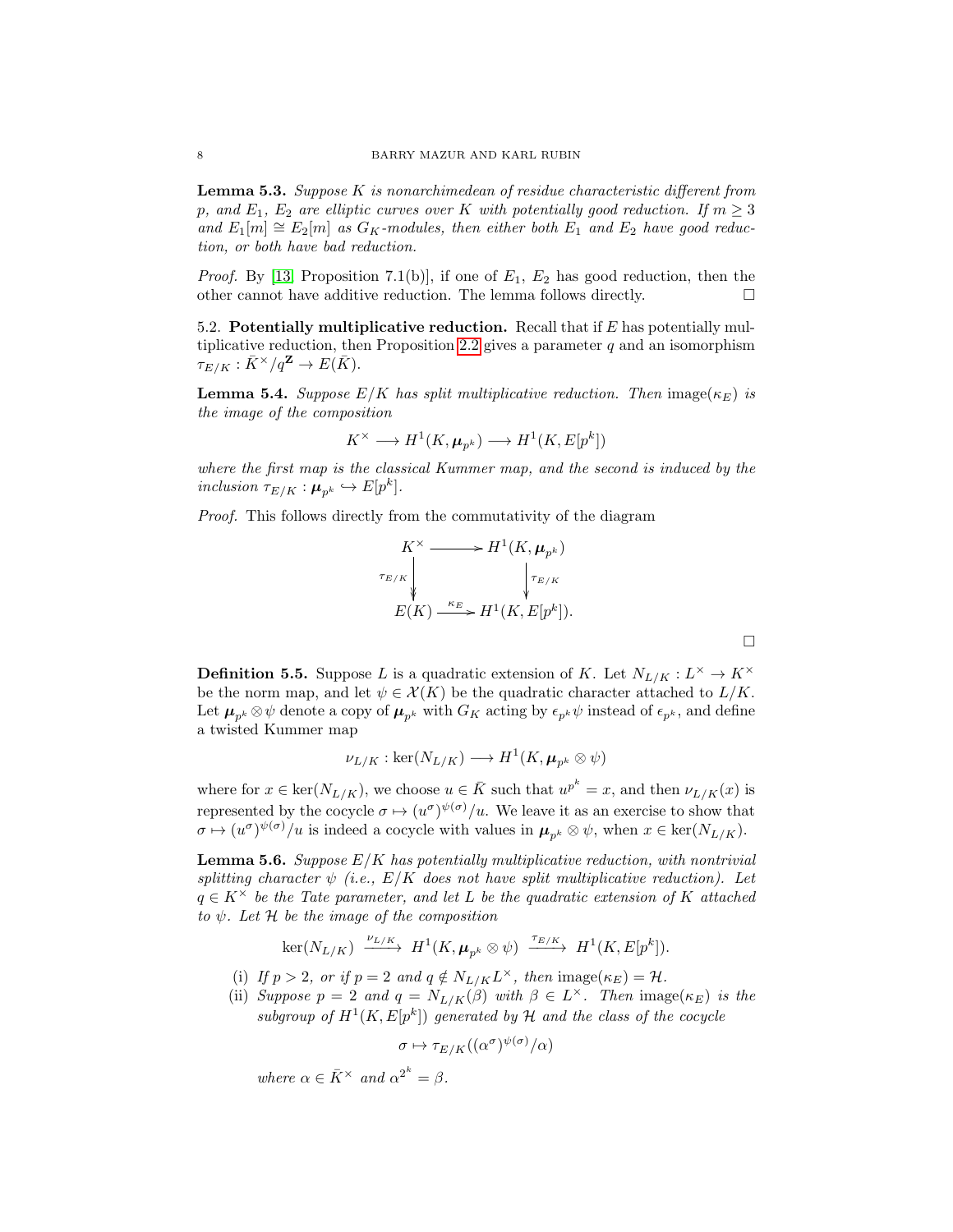Proof. Consider the commutative diagram with exact rows



where we denote by  $\mathcal N$  the right-hand norm map. The snake lemma shows that the map ker $(N_{L/K}) \to \text{ker}(\mathcal{N})$  is surjective if  $q \notin N_{L/K}L^{\times}$ , and if  $q = N_{L/K}(\beta)$ then the cokernel of that map has order 2, and  $\ker(\mathcal{N})$  is generated by the image of ker $(N_{L/K})$  and  $\beta$ .

Proposition [2.2](#page-2-0) shows that we have a commutative diagram

$$
\begin{aligned}\n\ker(N_{L/K}) & \xrightarrow{\nu_{L/K}} H^1(K, \mu_{p^k} \otimes \psi) \\
\downarrow^{\tau_{E/K}} & \downarrow^{\tau_{E/K}} \\
E(K) & \xrightarrow{\kappa_E} H^1(K, E[p^k]),\n\end{aligned}
$$

and  $\tau_{E/K}: \text{ker}(\mathcal{N}) \to E(K)$  is an isomorphism. (To see this last fact, note that  $\tau_{E/K}: L^{\times}/q^{\mathbf{Z}} \to E(L)$  is a group isomorphism satisfying  $\tau_{E/K}(u^{\sigma}) = -\tau_{E/K}(u)^{\sigma}$ if  $\sigma$  is the nontrivial automorphism of  $L/K$ , so  $\tau_{E/K}(u) \in E(K)$  if and only if  $u^{\sigma} = u^{-1}$ , i.e., if and only if  $\mathcal{N}(u) = 1$ .) It follows that image( $\kappa_E$ ) = H if  $p > 2$ or if  $q \notin N_{L/K}L^{\times}$ , and if  $q = N_{L/K}(\beta)$  then image( $\kappa_E$ ) is generated by H and  $\kappa_E(\tau_{E/K}(\beta)).$ 

Suppose  $p = 2$  and  $q = N_{L/K}(\beta)$ , and choose  $\alpha \in \overline{K}^{\times}$  with  $\alpha^{2^{k}} = \beta$ . Then by definition  $\kappa_E(\tau_{E/K}(\beta))$  is represented by the cocycle  $\sigma \mapsto \tau_{E/K}(\alpha)^{\sigma} - \tau_{E/K}(\alpha)$ , and by Proposition [2.2](#page-2-0)

$$
\tau_{E/K}(\alpha)^{\sigma} - \tau_{E/K}(\alpha) = \psi(\sigma) \tau_{E/K}(\alpha^{\sigma}) - \tau_{E/K}(\alpha) = \tau_{E/K}((\alpha^{\sigma})^{\psi(\sigma)}/\alpha).
$$

This completes the proof of the lemma.

<span id="page-8-1"></span>**Lemma 5.7.** Let 
$$
m = 2^{k+1}
$$
 if  $p = 2$ , and  $m = p^k$  if  $p > 2$ . Suppose  $E_1$  and  $E_2$  are elliptic curves over K with potentially multiplicative reduction, and there is a  $G_K$ -isomorphism  $E_1[m] \cong E_2[m]$  that identifies  $C_{E_1/K}[m]$  with  $C_{E_2/K}[m]$ .

- (i) The splitting characters of  $E_1$  and  $E_2$  are equal.
- (ii) Suppose  $p = 2$ . Let  $q_i$  be the Tate parameter of  $E_i$ , and  $\pi_1 \in \overline{K}^{\times}$  with  $\pi_1^{2^k} = q_1$ . Then there is an  $x \in K^\times$  and an odd integer n such that  $q_2^n = q_1 x^m$  and  $\tau_{E_1/K}(\pi_1) = \tau_{E_2/K}(\pi_1 x^2)$  in  $E_1[2^k] = E_2[2^k]$ .

*Proof.* Since  $\mathcal{C}_{E_1/K}[m]$  and  $\mathcal{C}_{E_1/K}[m]$  are isomorphic  $G_K$ -modules, and  $m > 2$ , assertion (i) follows directly from Lemma [2.4.](#page-2-1)

Suppose  $p = 2$ , and let  $\lambda : E_1[m] \to E_2[m]$  be the  $G_K$ -isomorphism. We will abbreviate  $\tau_i := \tau_{E_i/K}$ . Replacing  $\lambda$  by an odd multiple of  $\lambda$  if necessary, we may assume that the diagram

<span id="page-8-0"></span>(3) 
$$
\mu_m \underbrace{\phantom{1257}}_{\tau_2} + \underbrace{E_1[m]}_{E_2[m]}
$$

commutes.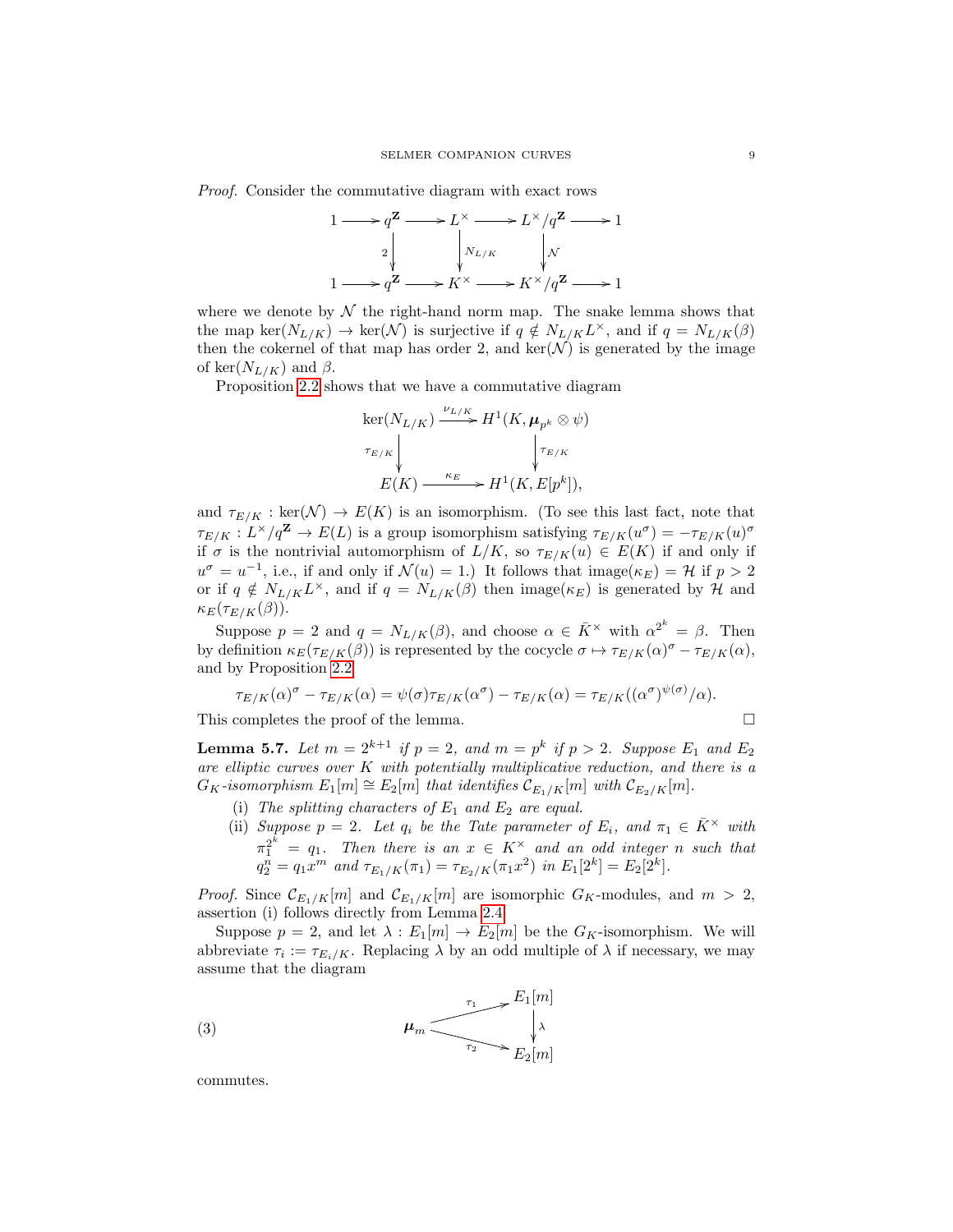Fix  $\beta_1 \in \bar{K}^\times$  such that  $\beta_1^m = q_1$ . Then  $\tau_1(\beta_1) \in E_1[m]$ , and we fix  $\beta_2 \in \bar{K}^\times$  such that  $\tau_2(\beta_2) = \lambda(\tau_1(\beta_1))$ . Since  $\tau_2(\beta_2) \in E_2[m]$ , we have  $\beta_2^m \in q_2^{\mathbf{Z}}$ , say  $\beta_2^m = q_2^n$ . If *n* is even, then  $\beta_2^{m/2} = \pm q_2^{n/2}$ , so  $\tau_2(\beta_2^{m/2}) = \tau_2(\pm 1) \in C_{E_2/K}[m]$ . But  $\tau_1(\beta_1^{m/2}) \notin$  $\mathcal{C}_{E_1/K}[m]$ , so this is impossible and n must be odd.

Let  $\psi$  denote the common splitting character of  $E_1$  and  $E_2$ . By Proposition [2.2,](#page-2-0) for every  $\sigma \in G_K$  we have

$$
\tau_i(\beta_i^{\sigma}/\beta_i) = \tau_i(\beta_i^{\sigma}) - \tau_i(\beta_i) = \psi(\sigma)\tau_i(\beta_i)^{\sigma} - \tau_i(\beta_i).
$$

Applying  $\lambda$  we see that  $\lambda(\tau_1(\beta_1^{\sigma}/\beta_1)) = \tau_2(\beta_2^{\sigma}/\beta_2)$ . But  $\beta_i^{\sigma}/\beta_i \in \mu_m$ , so by [\(3\)](#page-8-0) we have  $\beta_1^{\sigma}/\beta_1 = \beta_2^{\sigma}/\beta_2$ . Thus  $(\beta_2/\beta_1)^{\sigma} = \beta_2/\beta_1$  for every  $\sigma \in G_K$ , so  $\beta_2/\beta_1 \in K$ .

Let 
$$
x = \beta_2/\beta_1
$$
. Then  $q_2^n = q_1 x^m$ , and if we take  $\pi_1 = \beta_1^2$  then  $\pi_1^{2^k} = q_1$  and

$$
\tau_2(\pi_1 x^2) = \tau_2(\pi_1 \beta_2^2/\beta_1^2) = \tau_2(\beta_2^2) = \lambda(\tau_1(\beta_1^2)) = \lambda(\tau_1(\pi_1)).
$$
  
This proves (ii).

5.3. The group scheme kernel of  $p^k$ . Let  $\mathcal O$  be the ring of integers of K and **F** the residue field. Let  $\mathcal{E}$  be the Néron model of E, so  $\mathcal{E}$  is a smooth group scheme over  $\mathcal{O}$ . Let  $\mathcal{E}^0$  be its connected component at the identity, so  $\mathcal{E}^0$  is an open subgroup scheme of  $\mathcal{E}$ . Let  $\mathcal{E}_{/\mathbf{F}}^0 \subset \mathcal{E}_{/\mathbf{F}}$  be the closed fibers of these group schemes, and  $\Phi = \mathcal{E}_{F}/\mathcal{E}_{F}^{0}$  the group of components of the closed fiber, viewed as a (finite étale) group scheme over **F**. Let  $\mathcal{E}[p^k]$  the kernel of multiplication by  $p^k$  on  $\mathcal{E}$ ; this is a group scheme over  $\mathcal O$  with finite generic fiber.

<span id="page-9-0"></span>Proposition 5.8. Suppose that multiplication by p induces a faithfully flat morphism  $\mathcal{E} \to \mathcal{E}$  over  $\mathcal{O}$ . Then  $\mathcal{E}[p^k]$  is a quasi-finite flat group scheme over  $\mathcal{O}$ , and  $\text{image}(\kappa_E)$  is the image of the composition

$$
H^1_{\text{fppf}}(\text{Spec}(\mathcal{O}), \mathcal{E}[p^k]) \longrightarrow H^1_{\text{fppf}}(\text{Spec}(K), \mathcal{E}[p^k]) \xrightarrow{\sim} H^1(K, E[p^k])
$$

where  $H_{\text{fppf}}^1$  means cohomology of abelian group schemes, computed in the fppf topology.

Proof. This follows from [\[8,](#page-18-6) Lemma 5.1(iii)]. The long exact cohomology sequence attached to  $0 \to \mathcal{E}[p^k] \to \mathcal{E} \stackrel{p^k}{\longrightarrow} \mathcal{E} \to 0$  gives

$$
\longrightarrow H_{\text{fppf}}^{0}(\text{Spec}(\mathcal{O}), \mathcal{E}) \stackrel{p^{k}}{\longrightarrow} H_{\text{fppf}}^{0}(\text{Spec}(\mathcal{O}), \mathcal{E})
$$

$$
\longrightarrow H_{\text{fppf}}^{1}(\text{Spec}(\mathcal{O}), \mathcal{E}[p^{k}]) \longrightarrow H_{\text{fppf}}^{1}(\text{Spec}(\mathcal{O}), \mathcal{E})[p^{k}].
$$

We have  $H^0_{\text{fppf}}(\text{Spec}(\mathcal{O}), \mathcal{E}) = E(K)$ , and  $H^1_{\text{fppf}}(\text{Spec}(\mathcal{O}), \mathcal{E})[p^k] = H^1(\mathbf{F}, \Phi)[p^k]$  by [\[8,](#page-18-6) Lemma 5.1(iii)]. It follows from our assumption on p that  $\Phi[p^k] = 0$ , so the upper left vertical map in the following commutative diagram is an isomorphism:

$$
H_{\text{fppf}}^{0}(\text{Spec}(\mathcal{O}), \mathcal{E})/p^{k} H_{\text{fppf}}^{0}(\text{Spec}(\mathcal{O}), \mathcal{E}) \xrightarrow{\cong} E(K)/p^{k} E(K)
$$
  
\n
$$
\cong \downarrow \qquad \qquad \downarrow
$$
  
\n
$$
H_{\text{fppf}}^{1}(\text{Spec}(\mathcal{O}), \mathcal{E}[p^{k}]) \xrightarrow{\qquad \qquad \downarrow}
$$
  
\n
$$
H_{\text{fppf}}^{1}(\text{Spec}(K), \mathcal{E}[p^{k}]) \xrightarrow{\qquad \qquad \downarrow} H^{1}(K, E[p^{k}]).
$$

The proposition follows.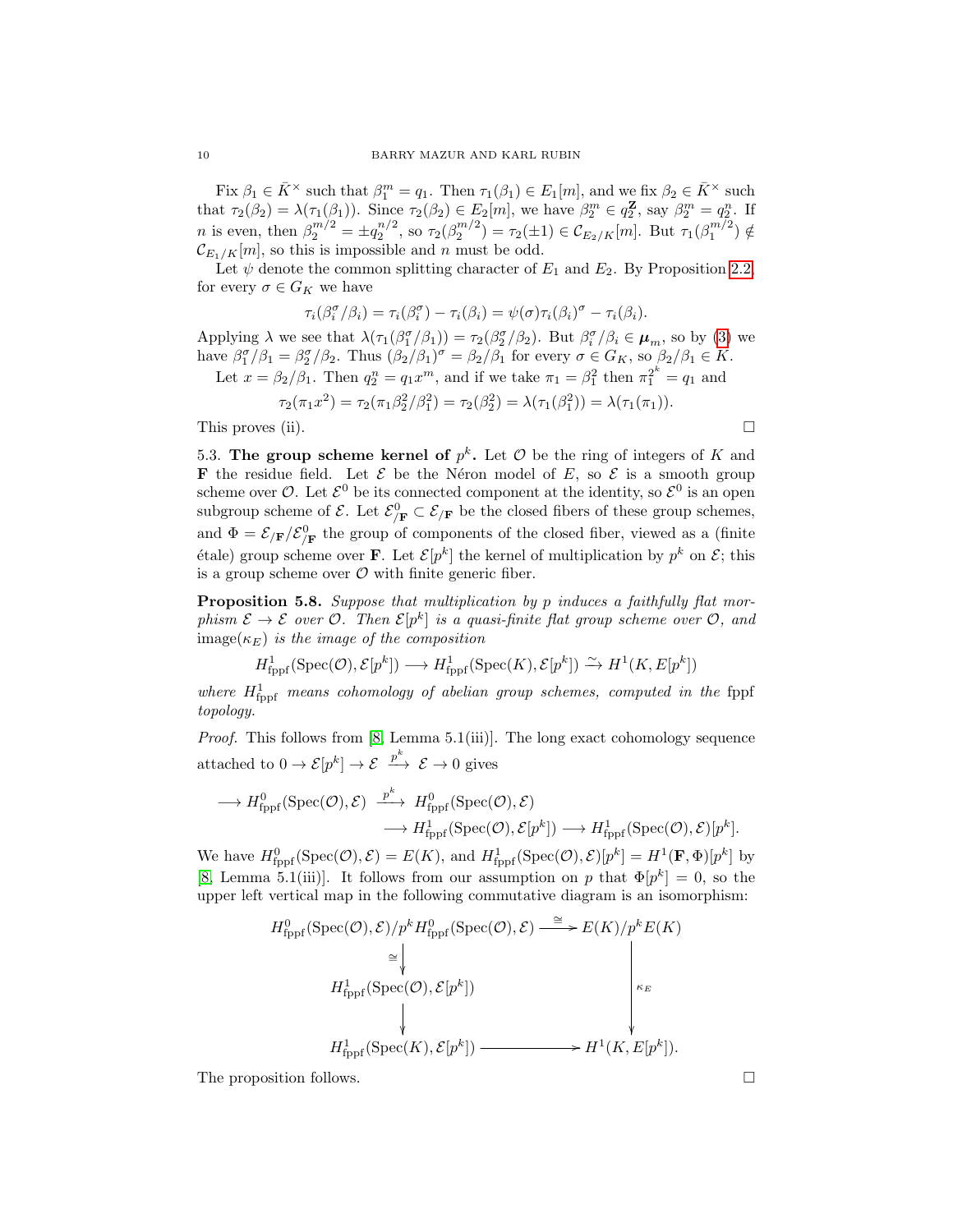**Remark 5.9.** If K has residue characteristic p, then multiplication by p induces a faithfully flat endomorphism of  $\mathcal E$  if and only if  $E$  has good or multiplicative reduction and  $p$  does not divide the order of  $\Phi$ .

# 6. Proof of Theorem [3.1](#page-3-0)

<span id="page-10-1"></span>The following is a slightly stronger version of Theorem [3.1.](#page-3-0) We will prove The-orem [6.1](#page-10-2) below, and then derive Theorem [3.1](#page-3-0) from it. Fix a prime power  $p^k$  and a number field K. Recall that for every field F, we let  $\mathcal{X}(F) = \text{Hom}(G_F, \{\pm 1\}).$ 

<span id="page-10-2"></span>**Theorem 6.1.** Suppose  $E_1$  and  $E_2$  are elliptic curves over K. Let  $S_i$  be the set of primes of K where  $E_i$  has potentially multiplicative reduction. Let  $m = p^{k+1}$  if  $p \leq 3$ , and  $m = p^k$  if  $p > 3$ . Suppose further that:

- (i) there is a  $G_K$ -isomorphism  $E_1[m] \cong E_2[m]$ ,
- (ii)  $S_1 = S_2$ ,

(iii) for all  $\mathfrak{l} \in S_1 = S_2$ , the isomorphism of (i) sends  $\mathcal{C}_{E_1/K_1}[m]$  to  $\mathcal{C}_{E_2/K_1}[m]$ ,

- (iv) for every prime v above p, either
	- $E_1$  and  $E_2$  have potentially multiplicative reduction at v, or
	- $p > 2$ ,  $E_1$  and  $E_2$  have good reduction at v, and the isomorphism of (i) extends to an isomorphism  $\mathcal{E}_1[p^k] \cong \mathcal{E}_2[p^k]$  over  $\text{Spec}(\mathcal{O}_{K_v})$ , where the group scheme  $\mathcal{E}_i[p^k]$  is the kernel of multiplication by  $p^k$  in the Néron model of  $E_i$ .

Then for every finite extension F of K, and every  $\chi \in \mathcal{X}(F)$ , there is a canonical isomorphism

$$
\mathrm{Sel}_{p^k}(E_1^{\chi}/F) \cong \mathrm{Sel}_{p^k}(E_2^{\chi}/F).
$$

In particular  $E_1$  and  $E_2$  are  $p^k$ -Selmer companions over every number field containing K.

<span id="page-10-0"></span>**Definition 6.2.** The  $p^k$ -Selmer group  $\text{Sel}_{p^k}(E/K) \subset H^1(K, E[p^k])$  of an elliptic curve  $E$  over  $K$  is

$$
\mathrm{Sel}_{p^k}(E/K) := \mathrm{ker}\left(H^1(K,E[p^k]) \longrightarrow \bigoplus_v H^1(K_v,E[p^k]) / \mathrm{image}(\kappa_{E/K_v})\right).
$$

A  $G_K$ -isomorphism  $E_1[p^k] \cong E_2[p^k]$  allows us to identify

$$
H^1(K, E_1[p^k]) = H^1(K, E_2[p^k]), \quad H^1(K_v, E_1[p^k]) = H^1(K_v, E_2[p^k])
$$
 for every  $v$ .

We will show that under the hypotheses of Theorems [3.1](#page-3-0) and [6.1,](#page-10-2) with these identifications, for every v and for every  $\chi \in \mathcal{X}(K_v)$ , the images of the horizontal Kummer maps

<span id="page-10-3"></span>(4) 
$$
E_1^{\chi}(K_v) \stackrel{\kappa_{E_1^{\chi}/K_v}}{\longrightarrow} H^1(K_v, E_1[p^k])
$$

$$
E_2^{\chi}(K_v) \stackrel{\kappa_{E_2^{\chi}/K_v}}{\longrightarrow} H^1(K_v, E_2[p^k])
$$

are equal. It will then follow from the definition that  $\text{Sel}_{p^k}(E_1^{\chi}/K) = \text{Sel}_{p^k}(E_2^{\chi}/K)$ inside  $H^1(K, E_1[p^k]) = H^1(K, E_2[p^k])$  for every  $\chi$ . This gives the canonical isomorphisms referred to in Theorems [3.1](#page-3-0) and [6.1.](#page-10-2)

*Proof of Theorem [6.1.](#page-10-2)* Suppose  $E_1$  and  $E_2$  satisfy the hypotheses of Theorem 6.1. We will show that  $\text{image}(\kappa_{E_1^X/K_v}) = \text{image}(\kappa_{E_2^X/K_v})$  for every place v of K and every  $\chi \in \mathcal{X}(K)$ . Note that except in the case where  $v | p$  and  $E_1, E_2$  have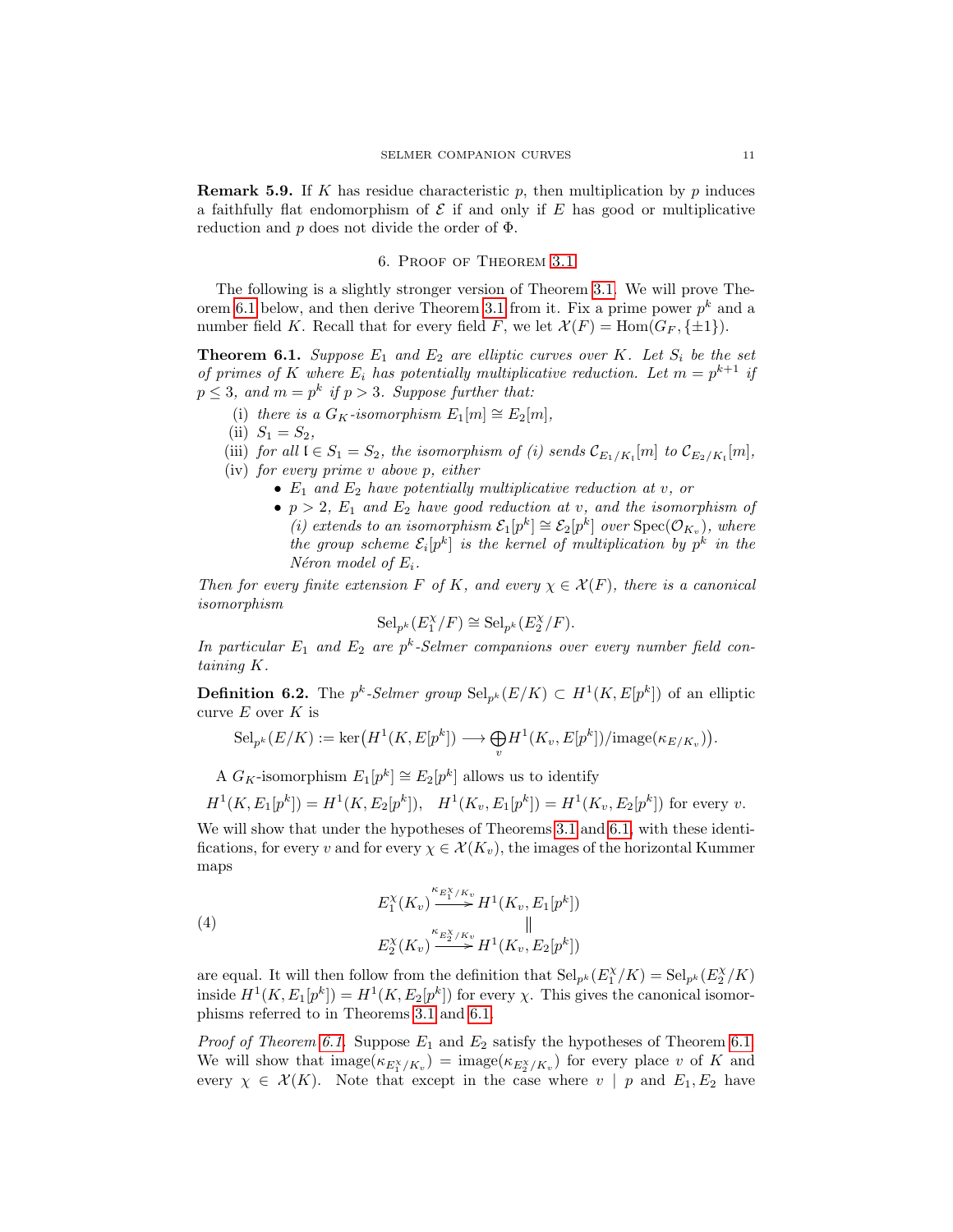good reduction at p (Case 5 below), if the pair  $(E_1, E_2)$  satisfies the hypotheses of Theorem [6.1,](#page-10-2) then so does the pair  $(E_1^{\chi}, E_2^{\chi})$  for every  $\chi \in \mathcal{X}(K)$ . Thus in Cases 1-4, it is enough to consider  $\chi = 1$ . We will identify  $E_1[p^k]$  with  $E_2[p^k]$  using the given isomorphism, and denote this  $G_K$ -module simply by  $E[p^k]$ .

We split the proof into several cases.

Case 1:  $v \mid \infty$ . By Lemma [5.1,](#page-6-1) image( $\kappa_{E_i/K_v}$ ) is zero if  $p > 2$ , and is completely determined by the  $G_K$ -module  $E_i[2^{k+1}]$  if  $p=2$ . But if  $p=2$  then by assumption  $E_1[2^{k+1}] \cong E_2[2^{k+1}]$  as  $G_K$ -modules, so image $(\kappa_{E_1/K_v})$  = image $(\kappa_{E_2/K_v})$ .

Case 2:  $v \nmid \infty$  and  $E_1$  has bad, potentially good reduction at v. By our assumptions,  $v \nmid p$  and  $E_2$  also has potentially good reduction at v. By Lemma [5.3,](#page-7-0) the reduction of  $E_2$  is also bad. By Lemma [5.1,](#page-6-1) we again see that  $\text{image}(\kappa_{E_i/K_v})$  is zero if  $p > 3$ , and in general is completely determined by the  $G_K$ -module  $E_i[m]$ , so  $\text{image}(\kappa_{E_1/K_v}) = \text{image}(\kappa_{E_2/K_v}).$ 

Case 3:  $v \nmid p\infty$  and  $E_1$  has good reduction at v. By our assumptions,  $E_2$  has potentially good reduction at v. By Lemma [5.3,](#page-7-0) the reduction of  $E_2$  is also good. It follows that for  $i = 1, 2$ , the image of  $\kappa_{E_i/K_v}$  is the unramified subgroup of  $H^1(K_v, E[p^k])$  (see [\[3,](#page-18-7) Lemma 4.1]), i.e.,

$$
image(\kappa_{E_i/K_v}) = \ker\left(H^1(K_v, E[p^k]) \to H^1(K_v^{\text{ur}}, E[p^k])\right)
$$

where  $K_v^{\text{ur}}$  is the maximal unramified extension of  $K_v$ . Since this subgroup is independent of *i*, we have  $\text{image}(\kappa_{E_1/K_v}) = \text{image}(\kappa_{E_2/K_v}).$ 

Case 4:  $v \nmid \infty$  and  $E_1$  has potentially multiplicative reduction at v. By our assumptions,  $E_2$  also has potentially multiplicative reduction at v, and the images of  $H^1(K_v, \mu_{p^k}) \to H^1(K_v, E_i[p^k])$  are identified by the isomorphism  $E_i[p^k] \cong E_2[p^k]$ .

Suppose first that  $E_1$  has split multiplicative reduction. Then so does  $E_2$  (by Lemma [5.7\(](#page-8-1)i)), and then Lemma [5.4](#page-7-1) shows that  $\text{image}(\kappa_{E_1/K_v}) = \text{image}(\kappa_{E_2/K_v})$ .

Now suppose  $E_1$  does not have split multiplicative reduction, and let L be the quadratic extension corresponding to the splitting character of  $E_1/K_v$ . By Lemma [5.7\(](#page-8-1)i), the splitting characters of  $E_1$  and  $E_2$  are equal. Let  $q_i$  be the Tate parameter of  $E_i$ . By Lemma [5.7\(](#page-8-1)ii), if  $p = 2$  we have  $q_1 \in N_{L/K_v} L^\times \iff q_2 \in N_{L/K_v} L^\times$ .

If  $p > 2$ , or if  $p = 2$  and  $q_1, q_2 \notin N_{L/K_v} L^{\times}$ , then it follows from Lemma [5.6\(](#page-7-2)i) that  $\text{image}(\kappa_{E_1/K_v}) = \text{image}(\kappa_{E_2/K_v}).$ 

Finally, suppose that  $p = 2$  and  $q_1 \in N_{L/K_v} L^{\times}$ , say  $q_1 = N_{L/K_v} (\beta_1)$ . Let  $x \in K_v^{\times}$  and the odd integer n be as in Lemma [5.7\(](#page-8-1)ii), so  $q_2^n = q_1 x^m$ , and we set  $\beta_2 = (\beta_1 x^{2^k})^n$  so  $N_{L/K_v}(\beta_2) = q_2^n$ . Fix  $\alpha_1 \in \overline{K}_v^\times$  with  $\alpha_1^{2^k} = \beta_1$ , and set  $\alpha_2 = (\alpha_1 x)^n$ , so  $\alpha_2^{2^k} = \beta_2$ . Using Lemma [5.6\(](#page-7-2)ii), to show that image( $\kappa_{E_1/K_v}$ ) =  $\text{image}(\kappa_{E_2/K_v})$  it is enough to show that the two cocycles

$$
c_i : \sigma \mapsto \tau_{E_i/K_v}((\alpha_i^{\sigma})^{\psi(\sigma)}/\alpha_i)
$$

generate the same subgroup of  $H^1(K_v, E[2^k])$ , for  $i = 1, 2$ .

If  $\sigma$  fixes L (i.e.,  $\psi(\sigma) = 1$ ), then  $((\alpha_i^{\sigma})^{\psi(\sigma)}/\alpha_i)^{2^k} = \beta_i^{\sigma}/\beta_i = 1$ , so

$$
(\alpha_2^{\sigma})^{\psi(\sigma)}/\alpha_2 = \alpha_2^{\sigma}/\alpha_2 = ((x^{\sigma}\alpha_1^{\sigma})/(x\alpha_1))^n = (\alpha_1^{\sigma}/\alpha_1)^n = ((\alpha_1^{\sigma})^{\psi(\sigma)}/\alpha_1)^n \in \boldsymbol{\mu}_{2^k},
$$

since  $x \in K_v$ . By hypothesis (iii) we have

$$
\tau_{E_1/K_v}(\pmb{\mu}_{2^k})=\mathcal{C}_{E_1/K_v}[2^k]=\mathcal{C}_{E_2/K_v}[2^k]=\tau_{E_2/K_v}(\pmb{\mu}_{2^k})
$$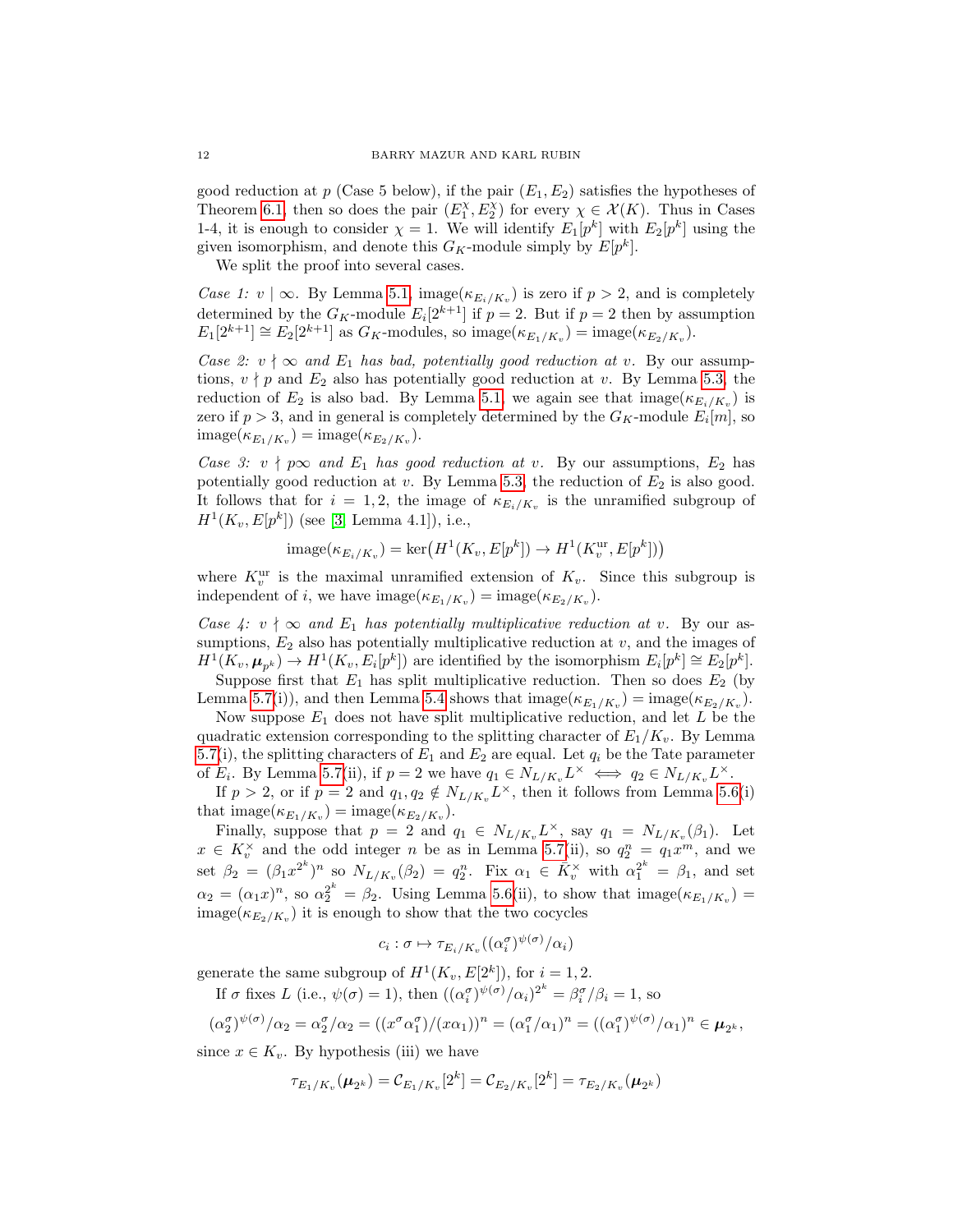inside  $E_1[2^k] = E_2[2^k]$ , and n is odd, so  $c_1$  and  $c_2$  generate the same subgroup of  $H^1(K_v, E[2^k]).$ 

If  $\sigma$  does not fix L (i.e.,  $\psi(\sigma) = -1$ ), then  $(\alpha_i^{\sigma})^{\psi(\sigma)}/\alpha_i = 1/(\alpha_i^{\sigma}\alpha_i)$ , and  $(\alpha_1^{\sigma}\alpha_1)^{2^k} = \beta_1^{\sigma}\beta_1 = N_{L/K_v}(\beta_1) = q_1$ , so by Lemma [5.7\(](#page-8-1)ii) applied with  $\pi_1 = \alpha_i^{\sigma}\alpha_i$ we have

$$
\tau_{E_1/K_v}((\alpha_1^{\sigma})^{\psi(\sigma)}/\alpha_1) = \tau_{E_2/K_v}(x^{-2}(\alpha_1^{\sigma})^{\psi(\sigma)}/\alpha_1) \n= \tau_{E_2/K_v}(((\alpha_2^{\sigma})^{\psi(\sigma)}/\alpha_2)^n) = n\tau_{E_2/K_v}((\alpha_2^{\sigma})^{\psi(\sigma)}/\alpha_2).
$$

Thus  $c_1 = nc_2$  in  $H^1(K_v, E[2^k])$ , and n is odd, so  $c_1$  and  $c_2$  generate the same subgroup. Thus  $\text{image}(\kappa_{E_1/K_v}) = \text{image}(\kappa_{E_2/K_v})$  in Case 4.

Case 5:  $v | p, p > 2$ ,  $E_1$  and  $E_2$  have good reduction at v, and the isomorphism  $E_1[p^k] \cong E_2[p^k]$  extends to an isomorphism  $\mathcal{E}_1[p^k] \cong \mathcal{E}_2[p^k]$ . In this case Proposition [5.8](#page-9-0) shows that  $\text{image}(\kappa_{E_1/K_v}) = \text{image}(\kappa_{E_2/K_v})$ . More generally, suppose  $\chi \in$  $\mathcal{X}(K_v)$ , and let L be the quadratic extension of  $K_v$  cut out by  $\chi$ . Then Proposition [5.8](#page-9-0) shows that  $\text{image}(\kappa_{E_1/L}) = \text{image}(\kappa_{E_2/L})$ , and this isomorphism preserves the natural action of Gal $(L/K_v)$ . Let  $\sigma$  denote the nontrivial element of Gal $(L/K_v)$ , and for every  $\mathbf{Z}_p[\text{Gal}(L/K_v)]$ -module M, define  $M^- := \{m \in M : m^{\sigma} = -m\}.$ Since  $p > 2$ , one verifies easily using the Hochschild-Serre spectral sequence that for  $i = 1, 2$  we have

$$
E_i^{\chi}(K_v)/p^k E_i^{\chi}(K_v) = (E_i(L)/p^k E_i(L))^{-}, \quad H^1(K_v, E_i^{\chi}[p^k]) = H^1(L, E_i[p^k])^{-},
$$
  
image( $\kappa_{E_i^{\chi}/K_v}$ ) = image( $\kappa_{E_i/L}$ )<sup>-</sup>

and we conclude that  $\text{image}(\kappa_{E_1^{\chi}/K_v}) = \text{image}(\kappa_{E_2^{\chi}/K_v}).$ 

Thus image( $\kappa_{E_1^{\chi}/K_v}$ ) = image( $\kappa_{E_2^{\chi}/K_v}$ ) in [\(4\)](#page-10-3) for every v and every  $\chi$ , and we conclude that  $E_1$  and  $E_2$  are p-Selmer companions over K.

If F is a finite extension of K, then  $E_1$  and  $E_2$  satisfy the hypotheses of Theorem [6.1](#page-10-2) over  $F$  as well. Applying the proof above with  $F$  in place of  $K$  shows that  $E_1$ and  $E_2$  are p-Selmer companions over F.

Proof of Theorem [3.1.](#page-3-0) Theorem [3.1](#page-3-0) is identical to Theorem [6.1](#page-10-2) except for the second part of hypothesis (iv). Suppose  $k = 1$ ,  $\mathfrak{p} \mid p$ ,  $E_1, E_2$  have good reduction at  $\mathfrak{p}$ , and the ramification  $e(p/p) < p-1$  (so in particular  $p > 2$ ). By Raynaud's theorem [\[10,](#page-19-9) §3.5.5], the group scheme  $\mathcal{E}_i[p]$  is determined by the Galois module  $E_i[p]$ . Hence in this case the isomorphism  $E_1[p] \cong E_2[p]$  necessarily extends to an isomorphism  $\mathcal{E}_1[p] \cong \mathcal{E}_2[p]$ . Thus if hypotheses (i) and (iv) of Theorem [3.1](#page-3-0) are satisfied, then hypothesis (iv) of Theorem [6.1](#page-10-2) is satisfied. In this way Theorem [3.1](#page-3-0) follows from Theorem [6.1.](#page-10-2)  $\Box$ 

#### 7. Additional questions and remarks

<span id="page-12-0"></span>In this section we discuss some related questions, including partial converses to Theorem [3.1.](#page-3-0) Fix a number field K.

## 7.1. The number of companions.

<span id="page-12-1"></span>**Proposition 7.1.** Fix an elliptic curve  $E_1$  over K, and a prime power  $p^k > 2$ . There are only finitely many elliptic curves  $E_2/K$  (up to isomorphism) satisfying hypotheses (i) and (ii) of Theorem [3.1.](#page-3-0)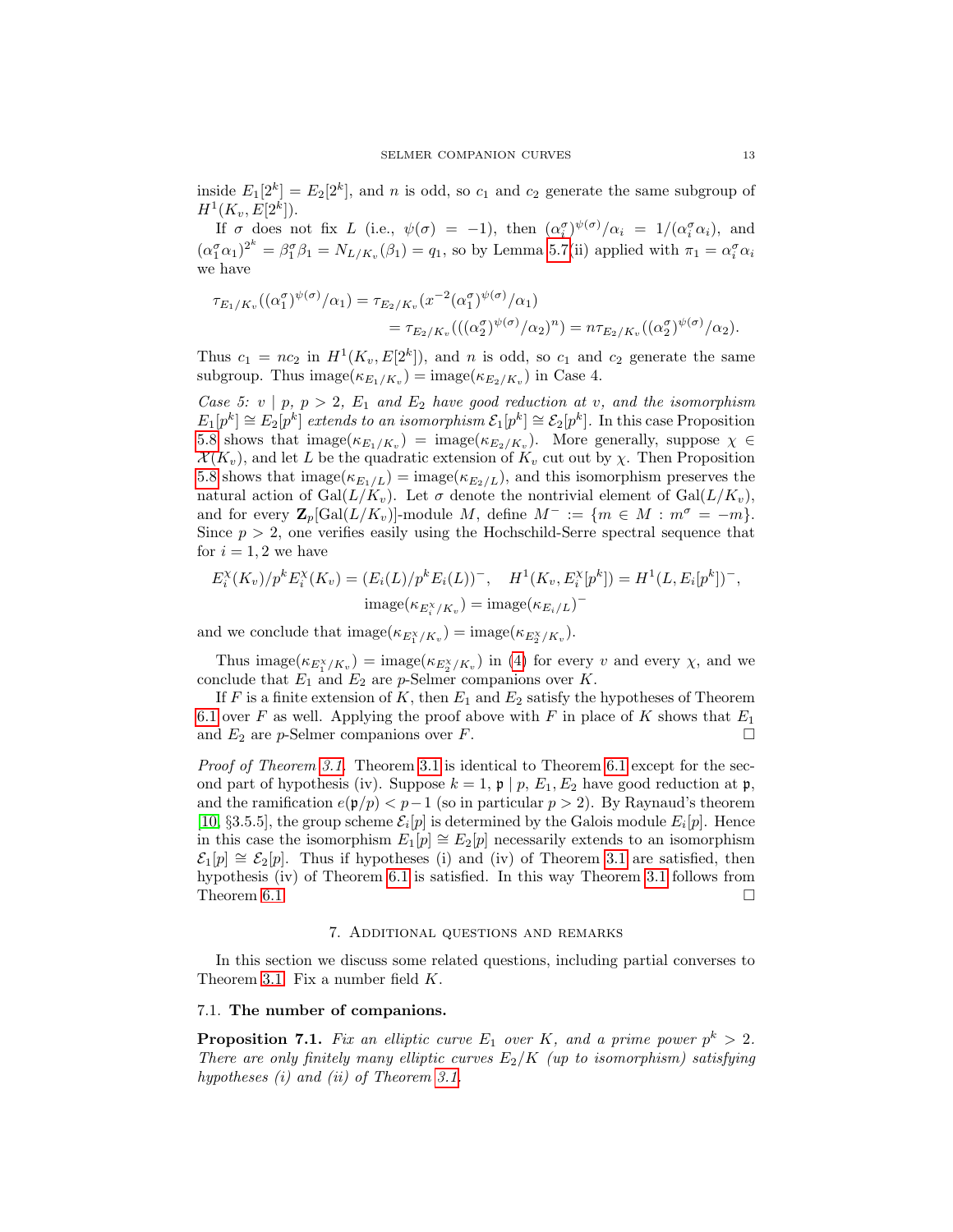Proof. Let

 $\Sigma = \{\text{primes } \mathfrak{l} \text{ of } K : E_1 \text{ has bad reduction at } \mathfrak{l} \} \cup \{\mathfrak{l} : \mathfrak{l} \mid p\}.$ 

Suppose that  $E_1$  and  $E_2$  satisfy (i) and (ii) of Theorem [3.1,](#page-3-0) and I is a prime of K not dividing p. If  $E_2$  has potentially multiplicative reduction at l, then  $\mathfrak{l} \in S_2 = S_1 \subset \Sigma$ . If  $E_2$  has additive, potentially good reduction at l, then so does  $E_1$  by Lemma [5.3,](#page-7-0) so l ∈ Σ. Thus E<sup>2</sup> has good reduction at all primes outside of Σ. By the "Shafarevich Conjecture" (proved by Faltings), there are only finitely many such elliptic curves  $E_2/K.$ 

# 7.2. Selmer parity companions.

**Definition 7.2.** We will say that two elliptic curves  $E_1, E_2$  over K are *p*-Selmer parity companions if for every quadratic character  $\chi$  of K we have

 $\dim_{\mathbf{F}_p} \text{Sel}_p(E_1^X/K) \equiv \dim_{\mathbf{F}_p} \text{Sel}_p(E_2^X/K) \pmod{2}.$ 

**Remark 7.3.** Clearly, if  $E_1$  and  $E_2$  are p-Selmer companions, then they are also p-Selmer parity companions.

Recall that the Shafarevich-Tate conjecture asserts that the Shafarevich-Tate groups of all elliptic curves over  $K$  are finite.

<span id="page-13-0"></span>**Proposition 7.4.** Suppose that the Shafarevich-Tate conjecture holds. Then  $E_1$ and  $E_2$  are p-Selmer parity companions for one prime p if and only if they are p-Selmer parity companions for every prime p.

*Proof.* If the Shafarevich-Tate group of an elliptic curve  $E$  over  $K$  is finite, then the Cassels pairing shows that  $\dim_{\mathbf{F}_p} \text{Sel}_p(E/K) \equiv \text{rank}(E(K)) \pmod{2}$ , so in particular dim<sub>F<sub>n</sub></sub> Sel<sub>p</sub> $(E/K)$  is independent of p. The proposition follows easily.  $\square$ 

Remark 7.5. Proposition [7.4](#page-13-0) shows that (at least conjecturally) p-Selmer parity companions need not have the same Galois action on their p-torsion points. For example, the curves  $E_1 = 1026N1$  and  $E_2 = 1026O1$  over Q of the Introduction are 7-Selmer companions, so they are 7-Selmer parity companions, so conjecturally they are  $p$ -Selmer parity companions for every prime  $p$ . In fact, we will show unconditionally in Example [7.7](#page-14-0) below that  $E_1$  and  $E_2$  are 2-Selmer parity companions. However, the discriminants of  $E_1$  and  $E_2$  are  $-2^{17} \cdot 3^5 \cdot 19$  and  $-2^3 \cdot 3^9 \cdot 19^2$ , respectively, so  $\mathbf{Q}(E_1[2]) \neq \mathbf{Q}(E_2[2])$ .

We can use the methods and results of  $[6]$  to determine when two elliptic curves are 2-Selmer parity companions.

For every elliptic curve  $E/K$  and place v of K, let  $\omega_{E,v} : \mathcal{X}(K_v) \to \{\pm 1\}$  be the map (of sets, not in general a homomorphism) given by [\[6,](#page-18-2) Definition 6.1].

<span id="page-13-1"></span>**Theorem 7.6.** Suppose  $E_1$ ,  $E_2$  are elliptic curves over K, and  $\Sigma$  is a finite set of places of K containing all places above 2 and  $\infty$ , and all primes where either  $E_1$  or  $E_2$  has bad reduction. Then  $E_1$  and  $E_2$  are 2-Selmer parity companions if and only if  $\dim_{\mathbf{F}_2} \text{Sel}_2(E_1/K) \equiv \dim_{\mathbf{F}_2} \text{Sel}_2(E_2/K) \pmod{2}$  and  $\omega_{E_1,v} = \omega_{E_2,v}$  for every  $v \in \Sigma$ .

*Proof.* This follows directly from [\[6,](#page-18-2) Proposition 6.2].  $\Box$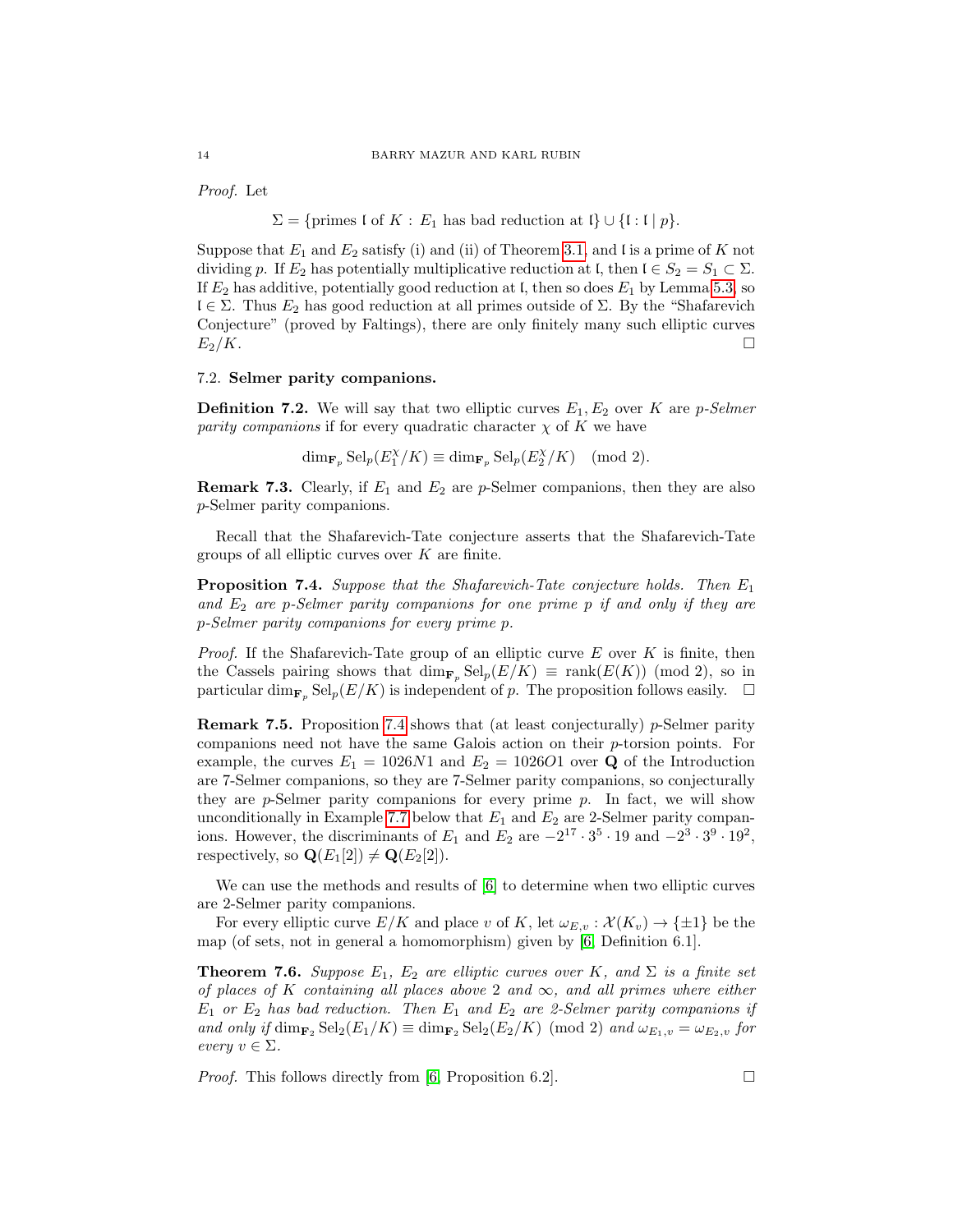<span id="page-14-0"></span>**Example 7.7.** We will use Theorem [7.6](#page-13-1) to show that the curves  $E_1 = 1026N1$ and  $E_2 = 102601$  over Q of the Introduction are 2-Selmer parity companions. Let  $\Sigma = \{\infty, 2, 3, 19\}$ . We will use the calculations of the proof of [\[6,](#page-18-2) Proposition 6.9] to check that  $\omega_{E_1,v} = \omega_{E_2,v}$  for every  $v \in \Sigma$ .

Case 1 of the proof of [\[6,](#page-18-2) Proposition 6.9] shows that  $\omega_{E_i,\infty}(\chi) = 1$  if and only if  $\chi$  is the trivial character.

If  $\ell = 2$  or 19, then both  $E_1$  and  $E_2$  have split multiplicative reduction at  $\ell$ , so Case 2 of the proof of [\[6,](#page-18-2) Proposition 6.9] shows that  $\omega_{E_i,\ell}(\chi) = 1$  if and only if  $\chi$ is the trivial character.

The Kodaira type of the reduction of  $E_1$  (resp.,  $E_2$ ) modulo 3 is IV (resp., IV<sup>\*</sup>). Therefore Case 5 of the proof of [\[6,](#page-18-2) Proposition 6.9] shows that  $\omega_{E_i,3}(\chi) = \chi(\Delta_1)$ , where  $\Delta_i$  is the discriminant of  $E_i$ . Since  $\Delta_1/\Delta_2 = 2^{14} \cdot 3^{-4} \cdot 19^{-1}$ , and 19 is a square in  $\mathbf{Q}_3$ , it follows that  $\omega_{E_1,3} = \omega_{E_2,3}$ .

Further, one can compute that  $\text{Sel}_2(E_1/\mathbf{Q}) = \text{Sel}_2(E_2/\mathbf{Q}) = 0$ , so by Theorem [7.6](#page-13-1) we conclude that  $E_1$  and  $E_2$  are 2-Selmer parity companions.

The next corollary comes close to showing that hypothesis (ii) of Theorem [3.1](#page-3-0) is a necessary condition.

<span id="page-14-1"></span>Corollary 7.8. Suppose  $E_1$  and  $E_2$  are 2-Selmer parity companions, and  $\ell$  is a prime of K not dividing 2. Then:

- (i)  $E_1$  has split multiplicative reduction at l if and only if  $E_2$  does,
- (ii)  $E_1$  has potentially multiplicative reduction at I if and only if  $E_2$  does.

In particular if  $S_i$  is the set of primes where  $E_i$  has potentially multiplicative re-duction as in Theorem [3.1,](#page-3-0) and  $\Sigma_2 := \{ \mathfrak{l} : \mathfrak{l} \mid 2 \}$ , then  $S_1 \cup \Sigma_2 = S_2 \cup \Sigma_2$ .

*Proof.* By Theorem [7.6,](#page-13-1) we have  $\omega_{E_1,1} = \omega_{E_2,1}$ . Both assertions now follow directly from [\[6,](#page-18-2) Proposition 6.9].  $\Box$ 

Corollary 7.9. Suppose E<sub>1</sub> and E<sub>2</sub> are 2-Selmer parity companions, and E<sub>1</sub>[4] ≅  $E_2[4]$  as  $G_K$ -modules. If  $\mathfrak l$  is a prime of  $K$  not dividing 2, then  $E_1$  has good (resp., additive, resp., multiplicative) reduction at  $\iota$  if and only if  $E_2$  does.

Proof. Combining Lemma [5.3](#page-7-0) and Corollary [7.8,](#page-14-1) we get that

- $E_1$  has good reduction at l if and only if  $E_2$  does,
- $E_1$  has additive, potentially good reduction at l if and only if  $E_2$  does,
- $E_1$  has potentially multiplicative reduction at l if and only if  $E_2$  does.

In the last case, Lemma [5.7](#page-8-1) shows that  $E_1$  and  $E_2$  have the same splitting character over  $K_1$ , so  $E_1$  has multiplicative reduction at l if and only if  $E_2$  does. This completes the proof.  $\Box$ 

#### 7.3. Selmer near-companions.

<span id="page-14-2"></span>**Definition 7.10.** We will say that two elliptic curves  $E_1, E_2$  over K are n-Selmer near-companions if there is a constant  $C = C(E_1, E_2, K)$  such that for every  $\chi \in$  $\mathcal{X}(K)$  there is an abelian group  $A_{\chi}$  and homomorphisms  $\text{Sel}_{n}(E_{1}^{\chi}/K) \to A_{\chi}$  and  $\operatorname{Sel}_{n}(E_{2}^{\chi}/K) \to A_{\chi}$  with kernel and cokernel of order at most C.

Note that  $E_1$  and  $E_2$  are *n*-Selmer companions if and only if Definition [7.10](#page-14-2) is satisfied with  $C = 1$ .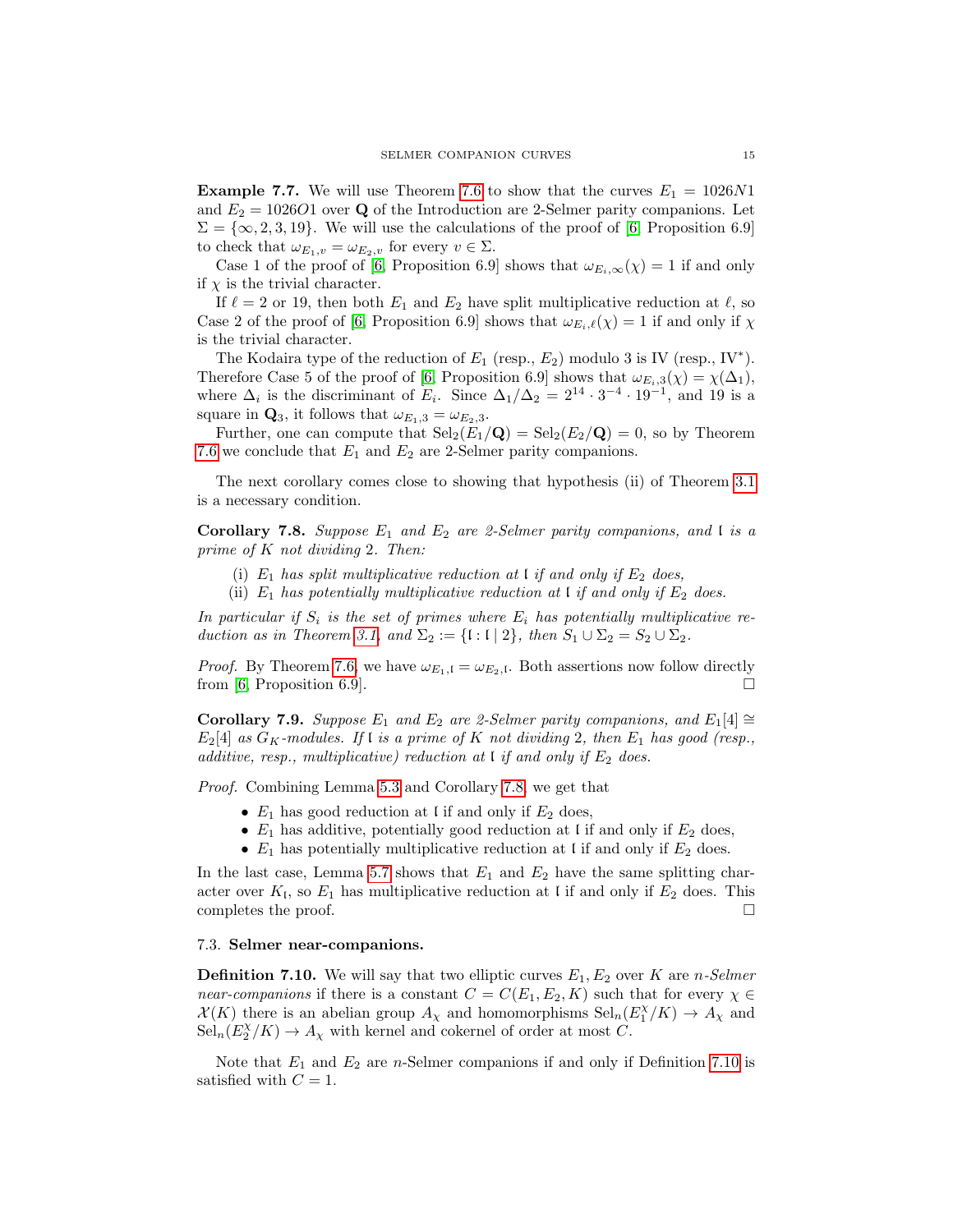<span id="page-15-3"></span>**Theorem 7.11.** Suppose  $E_1$  and  $E_2$  are elliptic curves over K. Let  $m = p^{k+1}$ if  $p \leq 3$ , and  $m = p^k$  if  $p > 3$ . Suppose further that there is a  $G_K$ -isomorphism  $E_1[m] \cong E_2[m]$ . Then  $E_1$  and  $E_2$  are  $p^k$ -Selmer near-companions.

*Proof.* If E is an elliptic curve over K and  $\Sigma$  is a finite set of places of K, define

$$
\mathrm{Sel}_{p^k}^{\Sigma}(E/K) := \mathrm{ker}\big(H^1(K, E[p^k]) \longrightarrow \bigoplus_{v \notin \Sigma} H^1(K_v, E[p^k]) / \mathrm{image}(\kappa_{E/K_v})\big).
$$

Then the definitions yield an exact sequence

<span id="page-15-2"></span>(5) 
$$
0 \longrightarrow \mathrm{Sel}_{p^k}(E/K) \longrightarrow \mathrm{Sel}_{p^k}^{\Sigma}(E/K) \longrightarrow \bigoplus_{v \in \Sigma} H^1(K_v, E[p^k]) / \mathrm{image}(\kappa_{E/K_v}).
$$

Now let  $\Sigma$  be the finite set of places of K dividing  $n\Delta_1\Delta_2\infty$ , where  $\Delta_i$  is the discriminant of  $E_i$ . Using the given  $G_K$ -isomorphism to identify  $E_1[p^k]$  with  $E_2[p^k]$ , Cases 2 and 3 of the proof of Theorem [6.1](#page-10-2) show that if  $v \notin \Sigma$ , then  $\text{image}(\kappa_{E_1^X/K_v}) =$  $\text{image}(\kappa_{E_2^{\chi}/K_v})$  for every  $\chi \in \mathcal{X}(K)$ . Therefore  $\text{Sel}_{p^k}^{\Sigma}(E_1^{\chi}/K) = \text{Sel}_{p^k}^{\Sigma}(E_2^{\chi}/K)$  inside  $H^1(K, E_1[p^k]) = H^2(K, E[p^k]),$  and we define  $A_\chi$  to be this common group. Now if we let

$$
C := \prod_{v \in \Sigma} \sup_{\chi \in \mathcal{X}(K_v)} |H^1(K_v, E_1^{\chi}[p^k])|
$$

then [\(5\)](#page-15-2) applied to  $E_1^{\chi}$  and  $E_2^{\chi}$  shows that  $E_1$  and  $E_2$  are  $p^k$ -Selmer near-companions. П

**Example 7.12.** Take  $K = \mathbf{Q}$  and  $p^k = 2$ , and let  $E_1$  and  $E_2$  be the elliptic curves 26A1 and 598B1 in [\[2\]](#page-18-3):

$$
E_1: y^2 + xy + y = x^3 - 5x - 8,
$$
  
\n
$$
E_2: y^2 + xy = x^3 - x^2 + 44x + 496.
$$

The method of  $\S$ [A.1](#page-15-1) below allows us to verify that there is a  $G_{\mathbf{Q}}$ -isomorphism  $E_1[4] \cong E_2[4]$ , so  $E_1$  and  $E_2$  are 2-Selmer near-companions by Theorem [7.11.](#page-15-3) Using a little more care, we can show that  $\text{Sel}_{p^k}^{\Sigma}(E_1^{\chi}/K) = \text{Sel}_{p^k}^{\Sigma}(E_2^{\chi}/K)$  for every  $\chi$ , with  $\Sigma = \{23\}$ . In the exact sequences [\(5\)](#page-15-2) for  $E_1^{\chi}$  and  $E_2^{\chi}$  with this Σ, the right hand group has order  $[E_1(\mathbf{Q}_{23}) : 2E_1(\mathbf{Q}_{23})] = 2$ , independent of  $\chi$ . It follows that for every quadratic character  $\chi$  of  $G_{\mathbf{Q}}$  we have

$$
\dim_{\mathbf{F}_2} \operatorname{Sel}_2(E_1^{\chi}/\mathbf{Q}) - \dim_{\mathbf{F}_2} \operatorname{Sel}_2(E_2^{\chi}/\mathbf{Q}) \in \{-1, 0, 1\}.
$$

All three values  $-1, 0, 1$  occur. (Note that  $E_1$  has good reduction at 23 and  $E_2$  has multiplicative reduction, so hypothesis (ii) of Theorem [3.1](#page-3-0) does not hold.)

<span id="page-15-4"></span>APPENDIX A. CHECKING THAT  $E_1[m] \cong E_2[m]$ 

<span id="page-15-0"></span>Suppose  $E_1$  and  $E_2$  are elliptic curves over K. In this appendix we discuss two methods for verifying that there is a  $G_K$ -isomorphism  $E_1[m] \cong E_2[m]$ .

<span id="page-15-1"></span>A.1. Universal families. If  $m = 3, 4$ , or 5 then [\[11,](#page-19-10) Theorem 4.1], [\[13,](#page-19-8) Theorem 4.1], and [\[11,](#page-19-10) Theorem 5.1], respectively, give explicit models

(6) 
$$
\tilde{E}_t : y^2 = x^3 + a(t)x + b(t), \qquad a(t), b(t) \in K[t]
$$

for the family of all elliptic curves  $E/K$  with  $E[m]$  symplectically  $G_K$ -isomorphic to  $E_1[m]$ . (A symplectic isomorphism is one that preserves the Weil pairings.) In other words, there is a symplectic  $G_K$ -isomorphism  $E_1[m] \cong E_2[m]$  if and only if there is an  $s \in K$  such that the specialization  $\tilde{E}_s$  is isomorphic over K to  $E_2$ .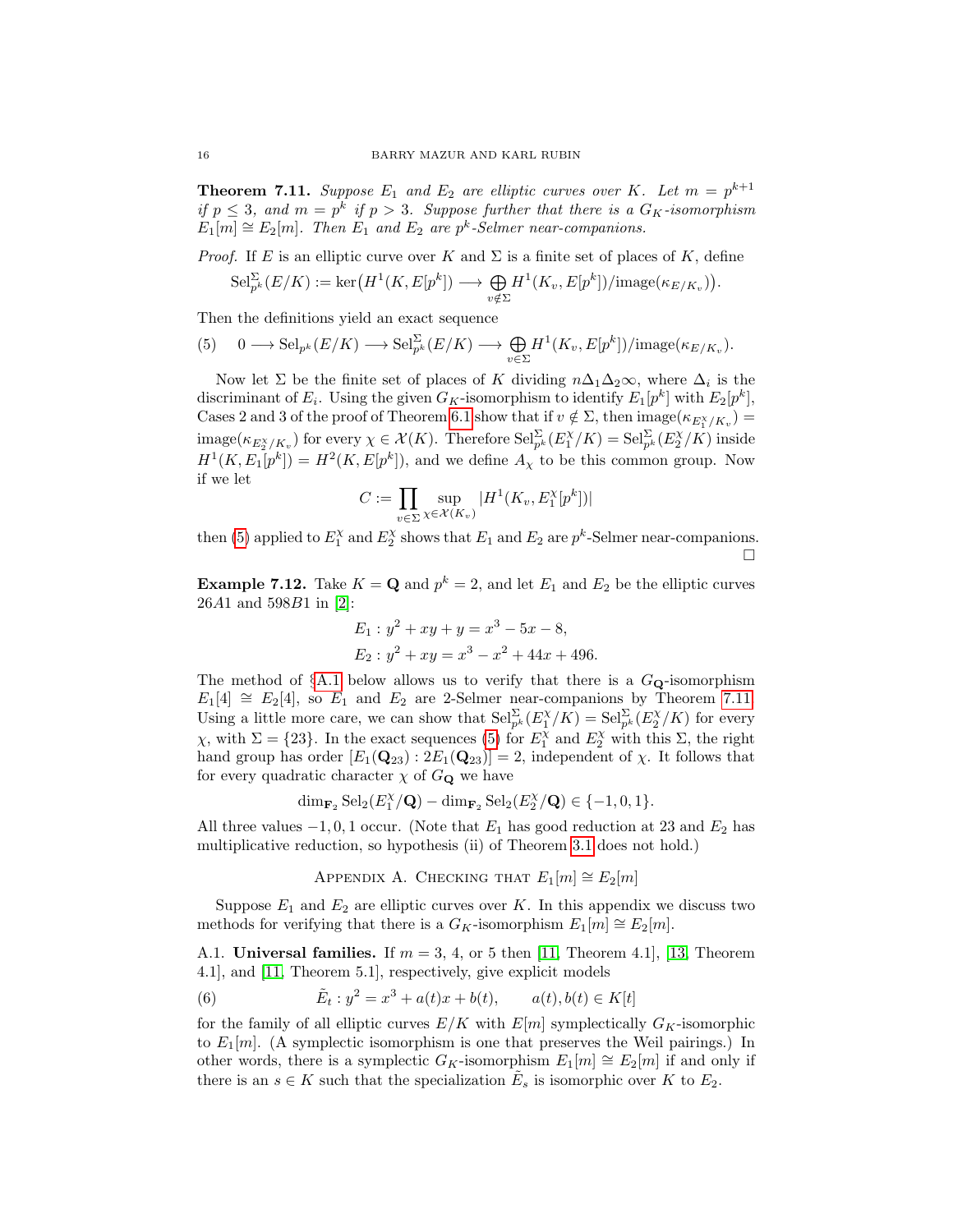To test this, we can simply compute the *j*-invariant of  $\tilde{E}_t$ 

$$
J(t) := 1728 \frac{a(t)^3}{4a(t)^3 + 27b(t)^2} \in K(t),
$$

and then find (the finite set of) all zeros in K of the rational function  $J(t) - j(E_2)$ . For each zero  $s \in K$ , we have that  $\tilde{E}_s$  is an elliptic curve over K with  $j(\tilde{E}_s)$  =  $J(s) = j(E_2)$ , and it is then a simple matter to test whether  $\tilde{E}_s$  is isomorphic to  $E_2$  over K. If it is, then  $E_1[m]$  is (symplectically)  $G_K$ -isomorphic to  $E_2[m]$ . But if for every zero  $s \in K$  of  $J(t) - j(E_2)$  we have that  $\tilde{E}_s$  is not isomorphic over K to E<sub>2</sub>, then there is no symplectic G<sub>K</sub>-isomorphism  $E_1[m] \cong E_2[m]$ .

In the case  $m = 4$ , one can show that there is a  $G_K$ -isomorphism  $E_1[4] \cong E_1^{\Delta}[4]$ that is *not* symplectic, where  $E_1^{\Delta}$  is the quadratic twist of  $E_1$  by its discriminant  $\Delta$ . It follows that if  $E_2[4]$  is  $G_K$ -isomorphic to  $E_1[4]$ , then  $E_2[4]$  is symplectically  $G_K$ -isomorphic either to  $E_1[4]$  or to  $E_1^{\Delta}[4]$ , so we can use the argument above to test for all  $G_K$ -isomorphisms, not just the symplectic ones.

*Proof of Proposition [4.6.](#page-5-2)* Let  $E_1$  and  $E_2$  be as in Example [4.5.](#page-5-1) Then  $E_1$  has the short Weierstrass model  $y^2 = x^3 - 5616x - 494208$ . Applying [\[11,](#page-19-10) Theorem 5.1] with  $a = -5616$  and  $b = -494208$  gives an explicit model of the elliptic curve  $\tilde{E}_t/\mathbf{Q}(t)$  of [\(6\)](#page-15-4). If we set  $J(t) := j(\tilde{E}_t)$  then we compute that the only rational zero of  $J(t) - j(E_2)$  is  $-9/22$ . Specializing  $\tilde{E}_t$  at  $t = -9/22$  gives a Weierstrass model of an elliptic curve isomorphic over  $Q$  to  $E_2$ . Thus there is a (symplectic)  $G_{\mathbf{Q}}$ -isomorphism  $E_1[5] \cong E_2[5]$ .

<span id="page-16-0"></span>A.2. Constructing an explicit isomorphism. Suppose  $m = p^n$ . Let  $f_i(x) \in$ K[x] be the polynomial of degree  $d := (p^{2n} - p^{2n-2})/2$  whose roots are the xcoordinates of the points in  $E_i[p^n] - E_i[p^{n-1}]$ . Suppose further that  $f_1$  and  $f_2$  are irreducible; this is equivalent to requiring that  $G_K$  acts transitively on  $E_i[p^n]/\{\pm 1\}$ for  $i = 1, 2$ .

Fix a root  $\alpha_1$  of  $f_1$ . Suppose that  $f_2$  also has at least one root  $\alpha_2 \in K(\alpha_1)$ . (If  $E_1[p^n] \cong E_2[p^n]$ , then, this will necessarily be the case.) Fix such a root and call it  $\alpha_2$ . Then  $K(\alpha_2) = K(\alpha_1)$ , so there is a unique polynomial  $\phi(x) \in K[x]$  of degree less than d such that  $\phi(\alpha_1) = \alpha_2$ . Since  $\alpha_1$  is a root of  $f_2 \circ \phi$ , we have that  $f_1$ divides  $f_2 \circ \phi$ , so  $\phi$  maps all roots of  $f_1$  to roots of  $f_2$ .

Fix a prime I of K such that  $E_1$  and  $E_2$  have good reduction at I, and I splits completely in  $K(E_1[p^n])/K$ . Fix a prime of  $K(E_1[p^n])$  above l. If  $\mathbf{F}_{\mathfrak{l}}$  denotes the residue field of l, this choice gives us a reduction isomorphism

$$
\pi: E_1(\bar{K})[p^n] \xrightarrow{\sim} E_1(\mathbf{F}_\mathfrak{l})[p^n].
$$

Note that  $\phi$  also maps all roots of  $f_1$  in  $\mathbf{F}_1$  to roots of  $f_2$  in  $\mathbf{F}_l$ .

Fix a basis  $P_1, P_2$  of  $E_1(\mathbf{F}_1)[p^n]$ . Let  $Q_1, Q_2 \in E_1(\mathbf{F}_1)[p^n]$  be points such that  $x(Q_i) = \phi(x(P_i))$ . Define a group homomorphism  $\varphi : E_1(\mathbf{F}_1)[p^n] \to E_2(\mathbf{F}_1)[p^n]$  by

$$
\varphi(aP_1 + bP_2) = aQ_1 + bQ_2 \quad \text{ for } a, b \in \mathbf{Z}/p^n\mathbf{Z}.
$$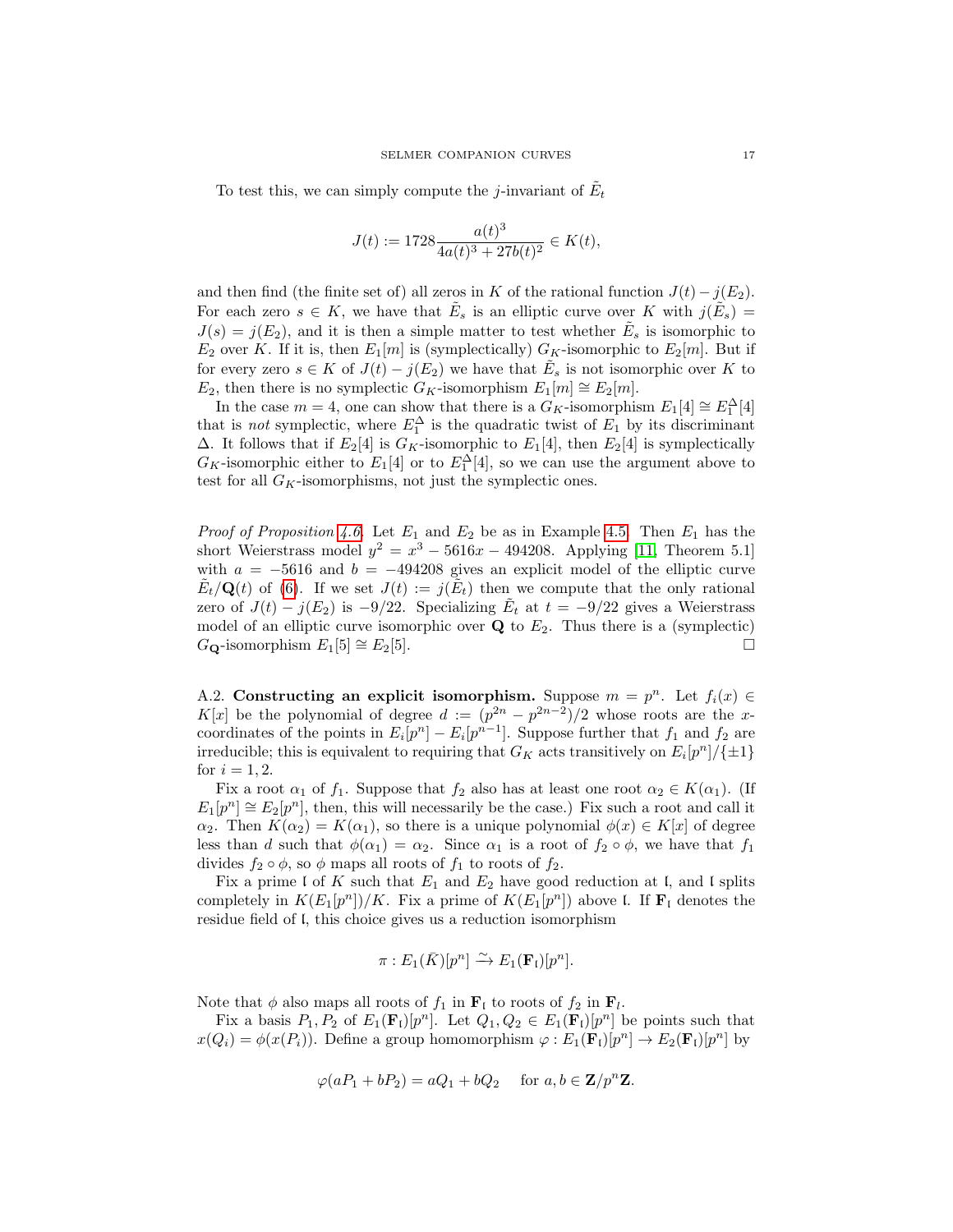Using the reduction isomorphism  $\pi$ , we can lift  $\varphi$  to a group homomorphism  $E_1[p^n] \to E_2[p^n]$ , which we also denote by  $\varphi$ . Consider the diagram

<span id="page-17-0"></span>
$$
E_1[p^n] - E_1[p^{n-1}] \xrightarrow{\varphi} E_2[p^n] - E_2[p^{n-1}]
$$
\n
$$
\pi \downarrow \cong
$$
\n
$$
E_1(\mathbf{F}_1)[p^n] - E_1(\mathbf{F}_1)[p^{n-1}] \xrightarrow{\varphi} E_2(\mathbf{F}_1)[p^n] - E_2(\mathbf{F}_1)[p^{n-1}]
$$
\n(7)\n
$$
\downarrow \qquad \qquad \downarrow
$$
\n
$$
(E_1(\mathbf{F}_1)[p^n] - E_1(\mathbf{F}_1)[p^{n-1}])/{\pm 1} \xrightarrow{\lbrack \phi \rbrack} (E_2(\mathbf{F}_1)[p^n] - E_2(\mathbf{F}_1)[p^{n-1}])/{\pm 1}
$$
\n
$$
\pi^{-1} \downarrow \cong
$$
\n
$$
(E_1[p^n] - E_1[p^{n-1}])/{\pm 1} \xrightarrow{\lbrack \phi \rbrack} \longrightarrow (E_2[p^n] - E_2[p^{n-1}])/{\pm 1}
$$

where  $[\phi]$  denotes the map induced by applying the polynomial  $\phi$  to the x-coordinates. The upper and lower squares are commutative, with vertical isomorphisms.

Let S be the set of places of K where at least one of  $E_1[p^n], E_2[p^n]$  is ramified, and  $\mathcal{X}(K, S) \subset \mathcal{X}(K)$  the (finite) subgroup of characters unramified outside of S.

<span id="page-17-2"></span>**Lemma A.1.** Suppose that the center square of [\(7\)](#page-17-0) is commutative. Then:

- (i)  $\varphi$  is a group isomorphism,
- (ii) there is a quadratic character  $\psi \in \mathcal{X}(K, S)$  such that  $\varphi(P^{\sigma}) = \psi(\sigma) \varphi(P)^{\sigma}$ for every  $P \in E_1[p^n]$  and  $\sigma \in G_K$ .

Proof. If the center square of [\(7\)](#page-17-0) is commutative, then the entire diagram is commutative. Since  $\phi \in K[x]$ , the bottom map  $[\phi]$  is  $G_K$ -equivariant. Since  $f_2$  is irreducible,  $G_K$  acts transitively on  $(E_2[p^n] - E_2[p^{n-1}]) / {\pm 1}$ . Hence the bottom map  $[\phi]$  is surjective, so the top map  $\phi$  is surjective, and (i) follows.

It also follows from the commutativity of [\(7\)](#page-17-0) and the  $G_K$ -equivariance of  $[\phi]$ that

(8) 
$$
\varphi(P^{\sigma}) = \pm \varphi(P)^{\sigma} \quad \text{for every } P \in E_1[p^n] \text{ and } \sigma \in G_K.
$$

For every  $\sigma \in G_K$ , the sets

<span id="page-17-1"></span>
$$
\{P \in E_1[p^n] : \varphi(P^\sigma) = \varphi(P)^\sigma\}, \quad \{P \in E_1[p^n] : \varphi(P^\sigma) = -\varphi(P)^\sigma\}
$$

are subgroups of  $E[p^n]$ . It follows from [\(8\)](#page-17-1) that the union of these two subgroups is  $E[p^n]$ , and therefore one of them must be all of  $E[p^n]$ . Thus for every  $\sigma$  we can define  $\psi(\sigma) = \pm 1$  so that  $\varphi(P^{\sigma}) = \psi(\sigma) \varphi(P)^{\sigma}$  for every  $P \in E_1[p^n]$ . One sees easily that  $\psi \in \mathcal{X}(K)$ , and  $\psi$  is necessarily unramified outside S, so  $\psi \in \mathcal{X}(K, S)$ .

Suppose now that the center square of [\(7\)](#page-17-0) is commutative. Let  $\psi \in \mathcal{X}(K, S)$  be the character of Lemma [A.1\(](#page-17-2)ii). Then by Lemma [A.1,](#page-17-2)  $\varphi$  induces an isomorphism  $E_1[p^n] \stackrel{\sim}{\to} E_2^{\psi}[p^n]$ , where  $E_2^{\psi}$  is the quadratic twist of  $E_2$  by  $\psi$ . We would like to verify that  $\psi$  must be the trivial character.

Fix a basis  $\chi_1, \ldots, \chi_t$  of the  $\mathbf{F}_2$ -vector space  $\mathcal{X}(K, S)$ . Suppose that for every *i*,  $1 \leq i \leq t$ , we can find a prime  $\mathfrak{q}_i$  of K,  $\mathfrak{q}_i \notin S$ , such that

- $\chi_i(\mathfrak{q}_i) = -1$ ,  $\chi_j(\mathfrak{q}_i) = 1$  if  $j \neq i$ ,
- the traces of Frobenius of  $\mathfrak{q}_i$  on  $E_1[p^n]$  and  $E_2[p^n]$  satisfy

 $\text{Trace}(\text{Frob}_{\mathfrak{q}_i} | E_1[p^n]) \neq -\text{Trace}(\text{Frob}_{\mathfrak{q}_i} | E_2[p^n]).$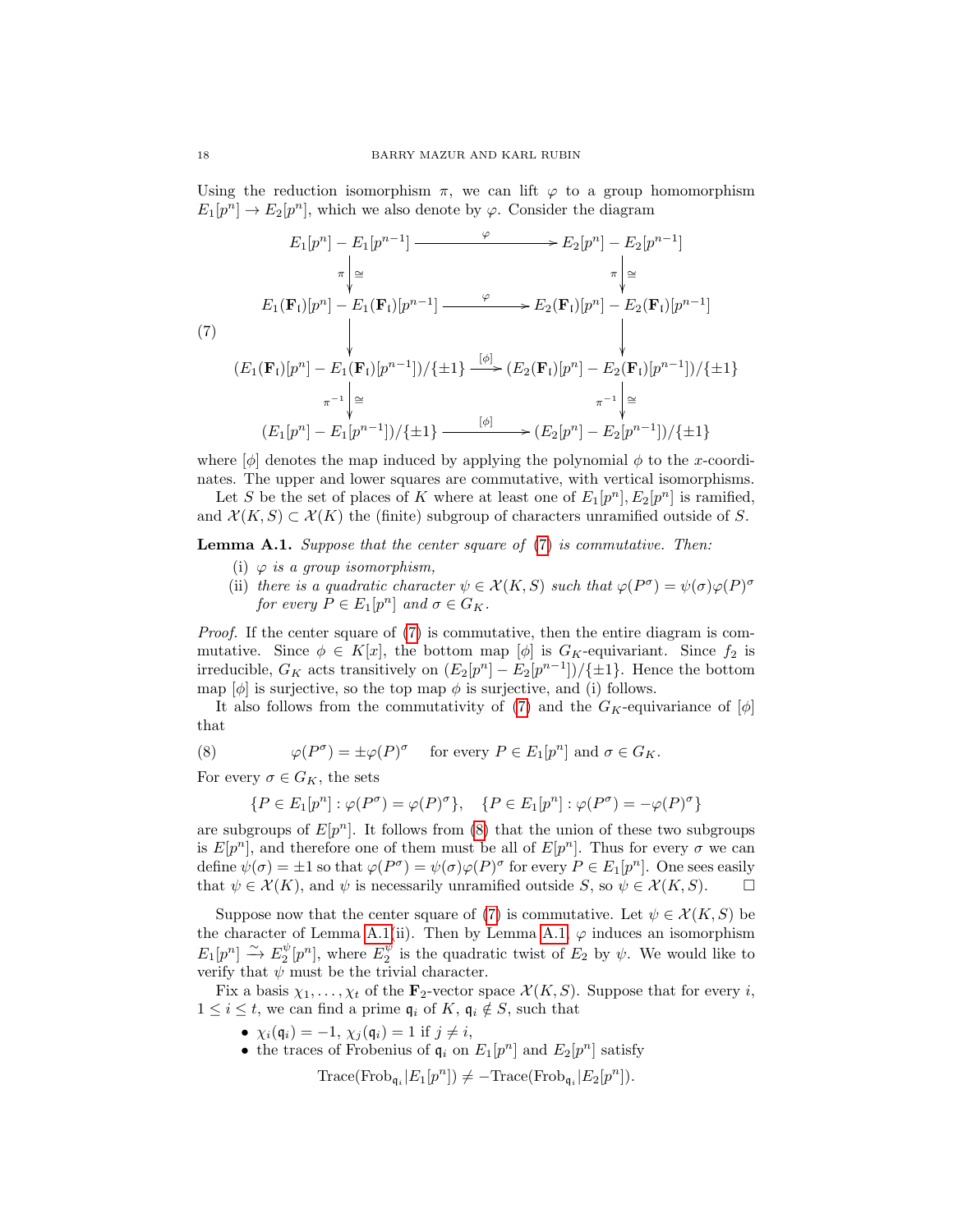Choose a nontrivial character  $\chi = \prod_i \chi_i^{a_i} \in \mathcal{X}(K, S)$ ,  $a_i \in \{0, 1\}$ . If  $a_i \neq 0$  for some *i*, then by our choice of  $\mathfrak{q}_i$  we have  $Trace(Frob_{\mathfrak{q}_i}[E_1[p^n]) \neq Trace(Frob_{\mathfrak{q}_i}[E_2^{\chi}[p^n]),$ so  $E_1[p^n] \not\cong E_2^{\chi}[p^n]$ . Hence  $\psi$  must be the trivial character.

All of the steps above can be handled by either Sage [\[16\]](#page-19-5) or PARI/GP [\[14\]](#page-19-6). Computing the polynomial  $\phi(x)$  is the only significantly time-consuming step. Finding a prime I, checking the commutativity of  $(7)$ , and finding primes  $q_i$  with appropriate traces of Frobenius is very quick. (Note that the points  $Q_1, Q_2 \in E_1(\mathbf{F}_1)[p^n]$ are only defined up to multiplication by  $\pm 1$ . If the first choice does not lead to commutativity in [\(7\)](#page-17-0), then replacing  $Q_1$  by  $-Q_1$  may still work.)

*Proof of Proposition [4.4.](#page-5-0)* Let  $E_1$  and  $E_2$  be as in Example [4.3,](#page-5-3) both of conductor  $1242 = 2 \cdot 3^3 \cdot 23$ , and  $m = 8$ . PARI/GP computes the polynomial  $\phi(x)$  of degree  $(8^2 - 4^2)/2 = 24$  in less than a minute on a modern desktop computer. We take  $l := 19681$ , and

$$
P_1 := (731, 4673), P_2 := (3074, 1044) \in E_1(\mathbf{F}_{19681}).
$$

Then  $P_1, P_2$  generate  $E_1[8]$ , and we compute that  $\phi(731) \equiv 10530 \pmod{19681}$ and  $\phi(3074) \equiv 17962 \pmod{19681}$ . We define  $\varphi$  as above using the points

 $Q_1 = (10530, 9277), Q_2 = (17962, 16270) \in E_2(\mathbf{F}_{19681}),$ 

and we check directly that the center square of [\(7\)](#page-17-0) commutes. Therefore Lemma [A.1](#page-17-2) shows that  $\varphi: E_1[8] \to E_2^{\psi}[8]$  is a  $G_{\mathbf{Q}}$ -equivariant isomorphism, where  $\psi \in$  $\mathcal{X}(\mathbf{Q}, \{\infty, 2, 3, 23\})$ . The group  $\mathcal{X}(\mathbf{Q}, \{\infty, 2, 3, 23\})$  is generated by the characters  $\chi_{-1}, \chi_2, \chi_{-3}, \chi_{-23}$ , where  $\chi_d$  is the quadratic character of  $\mathbf{Q}(\sqrt{d})/\mathbf{Q}$ . We find the following data, where  $a_q(E_i)$  is the trace of Frobenius Frob<sub>q</sub>.

|     | $\chi_{-1}(q)$ | $\chi_2(q)$ | $\mid \underline{\chi}_{-3}(q)\mid \underline{\chi}_{-23}(q)\mid a_q(E_1)\mid$ | $\pmod{8}$ | $a_q(E_2)$<br>(mod 8) |
|-----|----------------|-------------|--------------------------------------------------------------------------------|------------|-----------------------|
|     |                |             |                                                                                |            |                       |
| 349 |                |             |                                                                                |            |                       |
| 233 |                |             |                                                                                |            |                       |
| 241 |                |             |                                                                                |            |                       |

The argument above shows that  $\psi$  is the trivial character, so  $\varphi : E_1[8] \to E_2[8]$  is a GQ-equivariant isomorphism.

#### **REFERENCES**

- <span id="page-18-4"></span>[1] Bloch, S., Kato, K.: L-functions and Tamagawa numbers of motives. In: The Grothendieck Festschrift (Vol. I), P. Cartier, et al., eds., Prog. in Math. 86, Boston: Birkhäuser (1990) 333–400.
- <span id="page-18-3"></span>[2] J.E. Cremona, Algorithms for modular elliptic curves. Cambridge University Press, Cambridge (1992).
- <span id="page-18-7"></span>[3] J.W.S. Cassels, Arithmetic of curves of genus 1. VIII. J. Reine Angew. Math. 217 (1965) 180-199.
- <span id="page-18-0"></span>[4] D.R. Heath-Brown, The size of Selmer groups for the congruent number problem II. Invent. Math. 118 (1994) 331–370.
- <span id="page-18-1"></span>[5] Z. Klagsbrun, Selmer ranks of quadratic twists of elliptic curves. Ph.D. Thesis, UC Irvine (2011).
- <span id="page-18-2"></span>[6] Z. Klagsbrun, B. Mazur, K. Rubin, Selmer ranks of quadratic twists of elliptic curves, to appear.
- <span id="page-18-5"></span>A. Kraus, J. Oesterlé, Sur une question de B. Mazur. Math. Ann. 293 (1992), 259-275.
- <span id="page-18-6"></span>[8] B. Mazur, Rational points of abelian varieties with values in towers of number fields. Invent. Math. 18 (1972) 183–266.